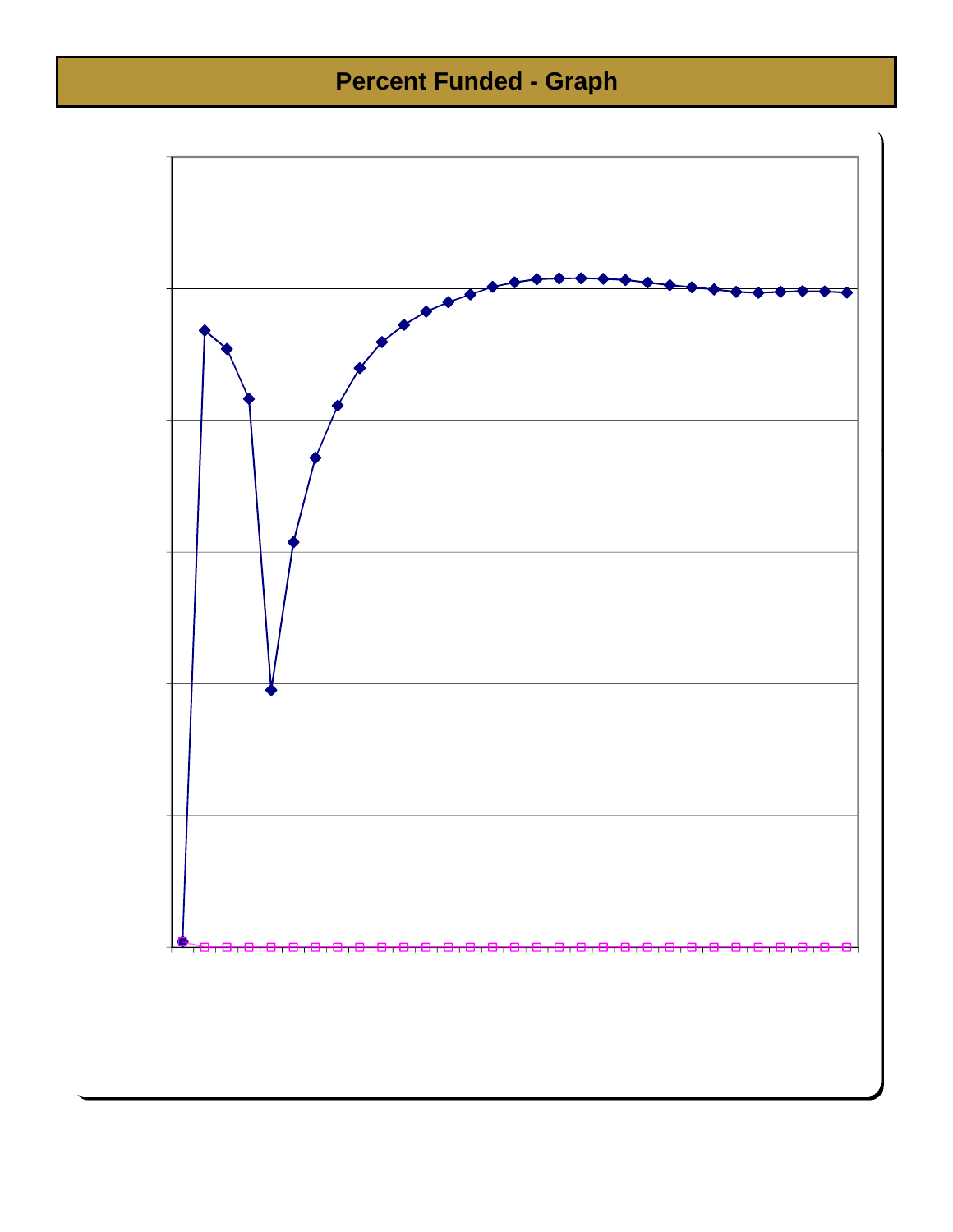#### **Component Inventory**

| Category                 | ID# | <b>Component Name</b>                           | <b>Useful</b><br>Life<br>(yrs.) | Remaining<br><b>Useful Life</b><br>(yrs.) | <b>Best</b><br>Cost | <b>Worst</b><br><b>Cost</b> |
|--------------------------|-----|-------------------------------------------------|---------------------------------|-------------------------------------------|---------------------|-----------------------------|
| Roofing                  | 105 | Roofs - 2021 - Replace                          | 25                              | 24                                        | \$126,000           | \$154,000                   |
|                          | 105 | Roofs - 2022 - Replace                          | 25                              | $\mathbf 0$                               | \$600,000           | \$660,000                   |
|                          | 105 | Roofs - 2023 - Replace                          | 25                              | 1                                         | \$690,000           | \$759,000                   |
|                          | 120 | Rain Gutters/Downspouts - Repair/Repla 30       |                                 | 17                                        | \$113,000           | \$127,000                   |
|                          | 121 | Heat Tape - Repair/Replace                      |                                 | 0                                         | \$13,000            | \$16,000                    |
|                          | 190 | Insulation Installation & Structural Repair 99  |                                 | 0                                         | \$1,400,000         | \$1,540,000                 |
|                          | 190 | Insulation Installation & Structural Repair 99  |                                 | 1                                         | \$1,610,000         | \$1,771,000                 |
| <b>Painted Surfaces</b>  | 204 | Doors - Repaint                                 | N/A                             |                                           | \$0                 | \$0                         |
|                          | 207 | Metal Fencing - Repaint                         | 6                               | 0                                         | \$5,000             | \$7,000                     |
|                          | 215 | Siding - Bldgs 1 - 24 - Repair/Repaint          | 10                              | 2                                         | \$360,000           | \$396,000                   |
|                          | 215 | Siding - Bldgs 25 - 38 - Repair/Repaint         | 10                              | 3                                         | \$210,000           | \$231,000                   |
|                          | 217 | Siding - Yearly Touch-up - Repair/Repain 1      |                                 | 0                                         | \$5,000             | \$6,000                     |
| <b>Siding Materials</b>  | 301 | Siding - Bldgs 1 - 24 - Replace                 | 50                              | 2                                         | \$3,528,000         | \$3,881,000                 |
|                          | 301 | Siding - Bldgs 25 - 38 - Replace                | 50                              | 3                                         | \$2,352,000         | \$2,588,000                 |
| <b>Drive Materials</b>   | 401 | Asphalt - Georgetown Area - Major Reha 30       |                                 | 29                                        | \$133,000           | \$152,000                   |
|                          | 401 | Asphalt - TH Driveways - Major Rehab            | 30                              | 33                                        | \$24,000            | \$28,000                    |
|                          | 401 | Asphalt - Townhome Roads - Major Reha20         |                                 | 18                                        | \$66,000            | \$75,000                    |
|                          | 402 | Asphalt - Georgetown - Seal Coat                | 99                              | 0                                         | \$25,000            | \$26,000                    |
|                          | 402 | <b>Asphalt - Seal Coat</b>                      | 3                               | 3                                         | \$47,000            | \$48,000                    |
|                          | 403 | Concrete - Partial Repair/Replace               | 10                              | 8                                         | \$10,000            | \$11,000                    |
|                          | 490 | Asphalt - TH Driveways - Replace                | 99                              | 3                                         | \$30,000            | \$40,000                    |
| <b>Property Access</b>   | 502 | Garage Doors - Replace                          | N/A                             |                                           | \$0                 | \$0                         |
| Decking                  | 607 | Entrance Landings - 1st Floor - Replace         | 30                              | 10                                        | \$63,000            | \$74,000                    |
|                          | 609 | Entrance Landings - 2nd Floor - Replace 30      |                                 | 27                                        | \$55,000            | \$60,000                    |
|                          | 690 | <b>Entrance Landing Steps - Replace</b>         | 30                              | 27                                        | \$37,000            | \$56,000                    |
| Mechanical Equip.        | 703 | Water Heater - Replace                          | 12                              | 9                                         | \$3,000             | \$4,000                     |
|                          | 717 | Suspended Heater - Replace                      | N/A                             |                                           | \$0                 | \$0                         |
| Prop. Identification 801 |     | Community Signs - Wood - Replace                | 20                              | 19                                        | \$12,000            | \$13,000                    |
|                          | 802 | Community Sign - Stone - Replace                | N/A                             |                                           | \$0                 | \$0                         |
| Life / Safety            | 903 | Security Camera System - Replace                | N/A                             |                                           | \$0                 | \$0                         |
| Fencing                  |     | 1002 Metal Fencing - Replace                    | 50                              | 10                                        | \$23,000            | \$26,000                    |
| Pool / Spa               |     | 1101 Pool - Resurface                           | 12                              | 7                                         | \$15,000            | \$18,000                    |
|                          |     | 1102 Spa - Resurface                            | 10                              | 5                                         | \$7,000             | \$8,000                     |
|                          |     | 1104 Pool Heater - Replace                      | 12                              | 5                                         | \$5,000             | \$6,000                     |
|                          |     | 1105 Spa Heater - Replace                       | 12                              | 5                                         | \$4,000             | \$5,000                     |
|                          |     | 1107 Pool Filter - Replace                      | 15                              | 1                                         | \$2,500             | \$3,500                     |
|                          |     | 1108 Spa Filter - Replace                       | N/A                             |                                           | \$0                 | \$0                         |
|                          |     | 1110 Pools & Spa Pumps - Replace                | N/A                             |                                           | \$0                 | \$0                         |
|                          |     | 1111 Pool Chemical Controller System - Repla 12 |                                 | 7                                         | \$3,000             | \$5,000                     |
|                          |     | 1111 Spa Chemical Controller System - Repla 12  |                                 | 7                                         | \$3,000             | \$5,000                     |

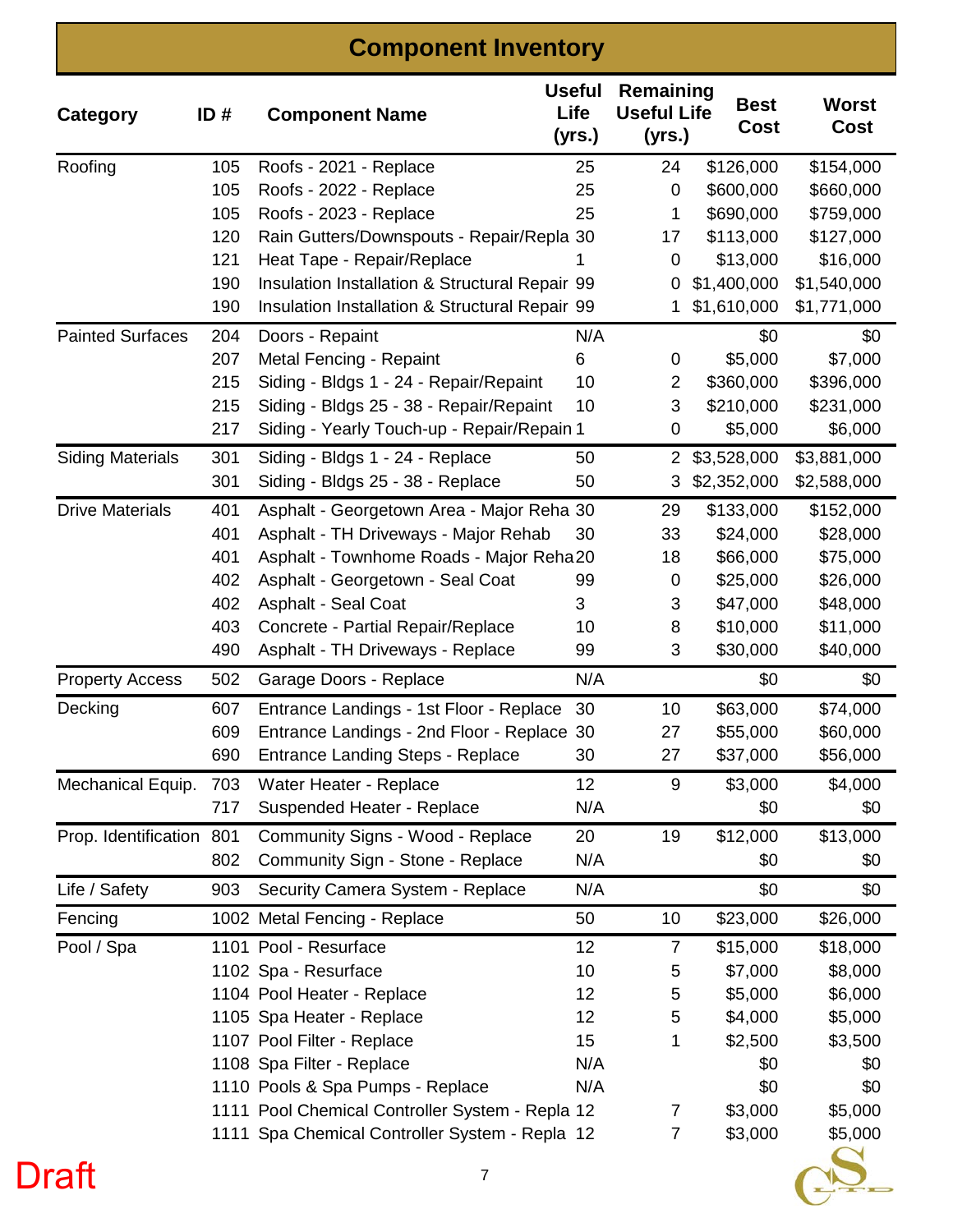| Category               | ID# | <b>Component Name</b>                           | <b>Useful</b><br>Life<br>(yrs.) | Remaining<br><b>Useful Life</b><br>(yrs.) | <b>Best</b><br><b>Cost</b> | <b>Worst</b><br><b>Cost</b> |
|------------------------|-----|-------------------------------------------------|---------------------------------|-------------------------------------------|----------------------------|-----------------------------|
| Pool / Spa             |     | 1112 Pool Cover - Replace                       | 10                              | 1                                         | \$4,000                    | \$5,000                     |
|                        |     | 1121 Pool Furniture - Replace                   | 6                               | $\mathbf 0$                               | \$1,500                    | \$2,500                     |
|                        |     | 1190 Vacuum Release Systems - Replace           | 15                              | 1                                         | \$4,500                    | \$5,500                     |
| Courts                 |     | 1201 Tennis Courts - Resurface                  | 10                              | $\overline{2}$                            | \$12,000                   | \$14,000                    |
|                        |     | 1202 Tennis Court Windscreens - Replace         | N/A                             |                                           | \$0                        | \$0                         |
|                        |     | 1203 Tennis Courts - Replace                    | 40                              | 25                                        | \$120,000                  | \$130,000                   |
|                        |     | 1290 Tennis Court Fencing - Replace             | 40                              | 25                                        | \$50,000                   | \$70,000                    |
| Interiors              |     | 1409 Sauna Room - Refurbish                     | 20                              | 19                                        | \$2,400                    | \$2,900                     |
|                        |     | 1410 Sauna Heater - Replace                     | 12                              | 9                                         | \$3,100                    | \$3,800                     |
|                        |     | 1490 Clubhouse Interior - Remodel               | 20                              | 19                                        | \$100,000                  | \$110,000                   |
| <b>Light Fixtures</b>  |     | 1602 Exterior Light Fixtures - Replace          | 20                              | 1                                         | \$27,000                   | \$28,000                    |
|                        |     | 1605 Bollard Lights - Replace                   | 20                              | 23                                        | \$50,000                   | \$60,000                    |
|                        |     | 1690 Bollard Lights - Install                   | 99                              | 3                                         | \$560,000                  | \$560,000                   |
| Landscaping            |     | 1812 Landscaping & Irrigation System - Yearly 1 |                                 | $\mathbf 0$                               | \$25,000                   | \$30,000                    |
|                        |     | 1890 Landscaping & Irrigation System - Major 99 |                                 | 3                                         | \$250,000                  | \$300,000                   |
| Vehicles / Equipm      |     | 1902 Mule - Replace                             | 10                              | $\overline{2}$                            | \$13,000                   | \$16,000                    |
| <b>Utility Systems</b> |     | 2002 Water Valves - Master 1 - Replace          | 30                              | 28                                        | \$9,000                    | \$10,000                    |
|                        |     | 2002 Water Valves - Master 2 - Replace          | 30                              | 29                                        | \$9,000                    | \$10,000                    |
|                        |     | 2002 Water Valves - Master 3 - Replace          | 30                              | $\boldsymbol{0}$                          | \$9,000                    | \$10,000                    |
|                        |     | 2002 Water Valves - Master 4 - Replace          | 30                              | 1                                         | \$9,000                    | \$10,000                    |
|                        |     | 2002 Water Valves - Master 5 - Replace          | 30                              | $\overline{2}$                            | \$9,000                    | \$10,000                    |
|                        |     | 2003 Water Valves - Units - Replace             | N/A                             |                                           | \$0                        | \$0                         |
|                        |     | Lakes / Water Fea 2201 Pond - Partial Dredging  | 6                               | $6\phantom{1}6$                           | \$3,500                    | \$3,600                     |
|                        |     | 2202 Pond - Full Dredging                       | 6                               | 3                                         | \$60,000                   | \$61,000                    |
|                        |     | 2203 Pond Aeration System - Replace             | 15                              | 14                                        | \$6,000                    | \$8,000                     |
| Buildings / Structu    |     | 2304 Unit Doors - Replace                       | N/A                             |                                           | \$0                        | \$0                         |
|                        |     | 2306 Dumpster Enclosures - Replace              | 30                              | 24                                        | \$25,000                   | \$30,000                    |

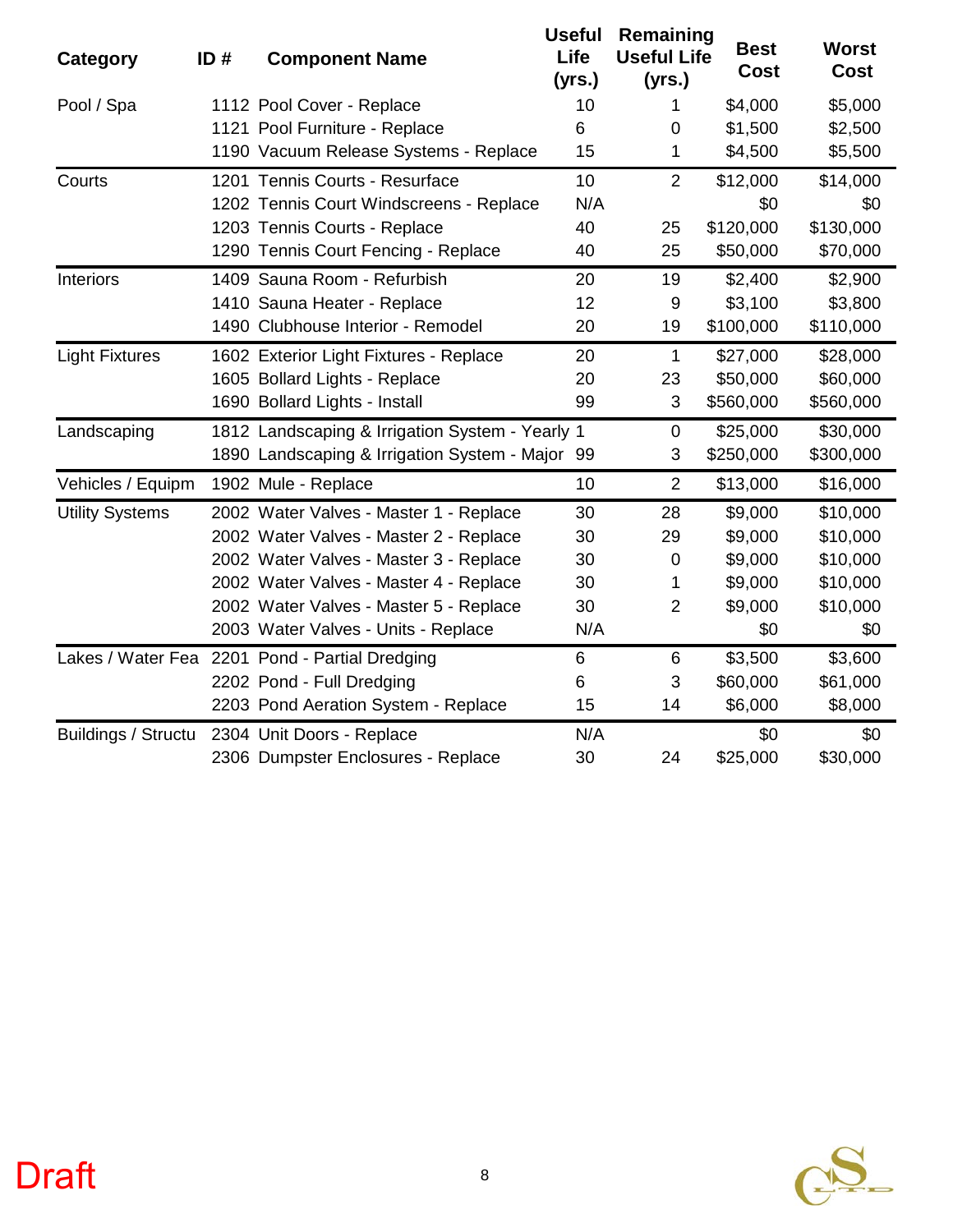#### **Significant Components - Graph**



| ID#       | <b>Component Name</b>                  | userui<br><b>Life</b> | Remaining<br><b>Useful Life</b> | Average<br><b>Current</b> | Significance:<br>(Curr Cost/UL) |        |
|-----------|----------------------------------------|-----------------------|---------------------------------|---------------------------|---------------------------------|--------|
|           |                                        | (yrs.)                | (yrs.)                          | <b>Cost</b>               | As <sub>s</sub>                 | As $%$ |
| 301       | Siding - Bldgs 1 - 24 - Replace        | 50                    | ົ                               | \$3,704,500               | \$74,090                        | 20%    |
| 301       | Siding - Bldgs 25 - 38 - Replace       | 50                    | 3                               | \$2,470,000               | \$49,400                        | 14%    |
| 215       | Siding - Bldgs 1 - 24 - Repair/Repaint | 10                    |                                 | \$378,000                 | \$37,800                        | 10%    |
| 105       | Roofs - 2023 - Replace                 | 25                    |                                 | \$724,500                 | \$28,980                        | 8%     |
| All Other | See Expanded Table For Breakdown       |                       |                                 |                           | \$174,285                       | 48%    |

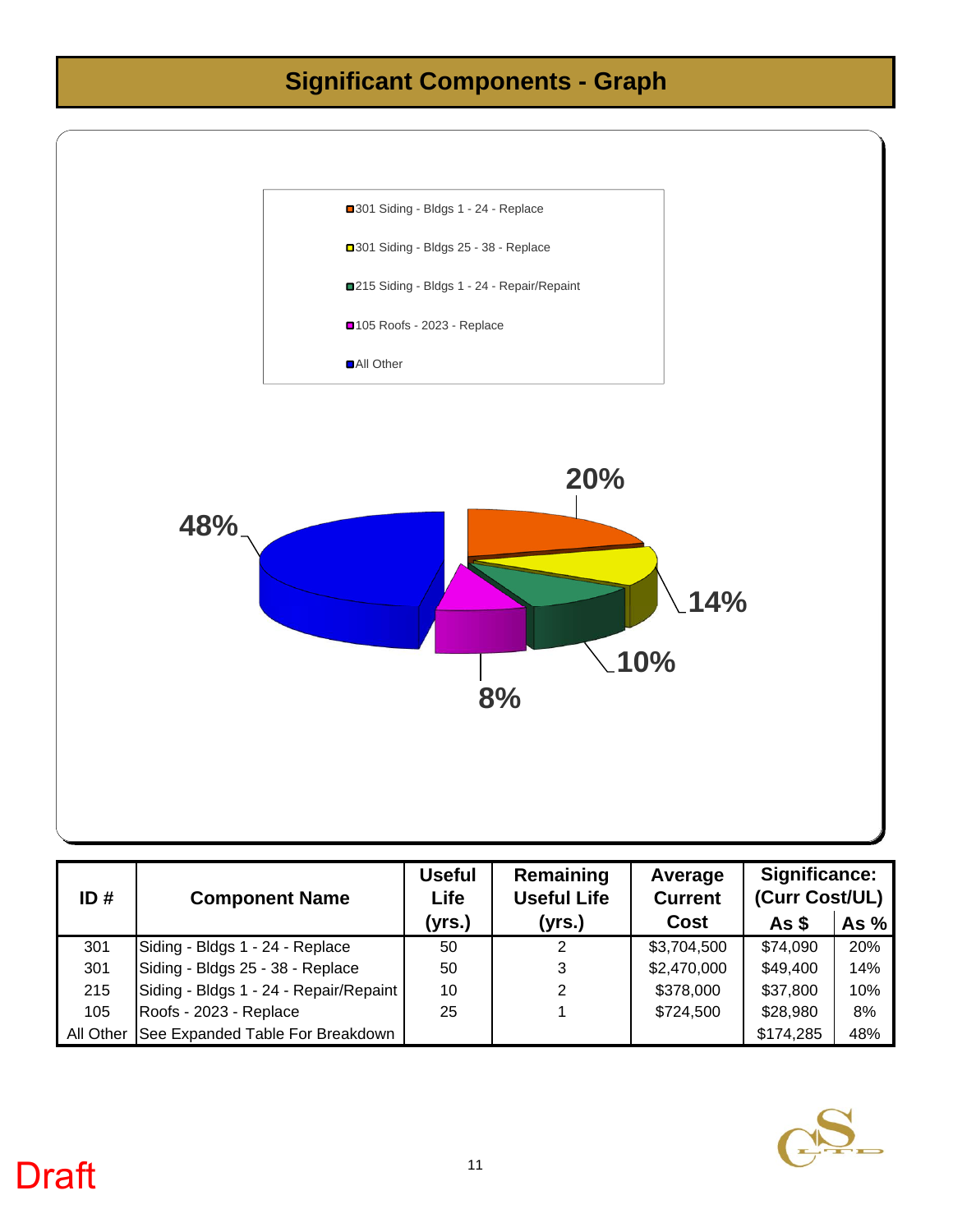#### **Yearly Summary**

| Year | <b>Fully</b><br><b>Funded</b><br><b>Balance</b> | <b>Starting</b><br><b>Reserve</b><br><b>Balance</b> | %<br><b>Funded</b> | <b>Reserve</b><br><b>Contributions</b> | <b>Interest</b><br><b>Income</b> | <b>Reserve</b><br><b>Expenses</b> | <b>Ending</b><br><b>Reserve</b><br><b>Balance</b> |
|------|-------------------------------------------------|-----------------------------------------------------|--------------------|----------------------------------------|----------------------------------|-----------------------------------|---------------------------------------------------|
| 2022 | \$11,942,537                                    | \$100,000                                           | 1%                 | \$12,012,000                           | \$5,013                          | \$2,190,500                       | \$9,926,513                                       |
| 2023 | \$10,601,985                                    | \$9,926,513                                         | 94%                | \$506,400                              | \$8,890                          | \$2,587,360                       | \$7,854,443                                       |
| 2024 | \$8,647,306                                     | \$7,854,443                                         | 91%                | \$521,592                              | \$5,908                          | \$4,420,770                       | \$3,961,172                                       |
| 2025 | \$4,757,342                                     | \$3,961,172                                         | 83%                | \$537,240                              | \$2,201                          | \$4,060,574                       | \$440,039                                         |
| 2026 | \$1,127,981                                     | \$440,039                                           | 39%                | \$553,357                              | \$690                            | \$53,462                          | \$940,625                                         |
| 2027 | \$1,529,374                                     | \$940,625                                           | 62%                | \$569,958                              | \$1,188                          | \$75,353                          | \$1,436,418                                       |
| 2028 | \$1,932,940                                     | \$1,436,418                                         | 74%                | \$587,056                              | \$1,667                          | \$127,226                         | \$1,897,915                                       |
| 2029 | \$2,308,242                                     | \$1,897,915                                         | 82%                | \$604,668                              | \$2,157                          | \$88,551                          | \$2,416,189                                       |
| 2030 | \$2,748,089                                     | \$2,416,189                                         | 88%                | \$622,808                              | \$2,692                          | \$73,473                          | \$2,968,217                                       |
| 2031 | \$3,230,516                                     | \$2,968,217                                         | 92%                | \$641,492                              | \$3,184                          | \$211,960                         | \$3,400,933                                       |
| 2032 | \$3,599,044                                     | \$3,400,933                                         | 94%                | \$660,737                              | \$3,639                          | \$188,820                         | \$3,876,489                                       |
| 2033 | \$4,017,160                                     | \$3,876,489                                         | 96%                | \$680,559                              | \$4,183                          | \$71,980                          | \$4,489,251                                       |
| 2034 | \$4,583,303                                     | \$4,489,251                                         | 98%                | \$700,976                              | \$4,477                          | \$730,061                         | \$4,464,643                                       |
| 2035 | \$4,504,201                                     | \$4,464,643                                         | 99%                | \$722,005                              | \$4,631                          | \$393,567                         | \$4,797,712                                       |
| 2036 | \$4,785,375                                     | \$4,797,712                                         | 100%               | \$743,665                              | \$5,131                          | \$82,436                          | \$5,464,072                                       |
| 2037 | \$5,411,992                                     | \$5,464,072                                         | 101%               | \$765,975                              | \$5,723                          | \$253,949                         | \$5,981,821                                       |
| 2038 | \$5,897,788                                     | \$5,981,821                                         | 101%               | \$788,955                              | \$6,335                          | \$89,061                          | \$6,688,049                                       |
| 2039 | \$6,585,543                                     | \$6,688,049                                         | 102%               | \$812,623                              | \$6,951                          | \$293,380                         | \$7,214,243                                       |
| 2040 | \$7,101,558                                     | \$7,214,243                                         | 102%               | \$837,002                              | \$7,477                          | \$319,291                         | \$7,739,430                                       |
| 2041 | \$7,624,984                                     | \$7,739,430                                         | 102%               | \$862,112                              | \$8,006                          | \$336,936                         | \$8,272,612                                       |
| 2042 | \$8,165,116                                     | \$8,272,612                                         | 101%               | \$887,975                              | \$8,678                          | \$85,790                          | \$9,083,475                                       |
| 2043 | \$8,999,885                                     | \$9,083,475                                         | 101%               | \$914,615                              | \$9,364                          | \$361,734                         | \$9,645,720                                       |
| 2044 | \$9,595,820                                     | \$9,645,720                                         | 101%               | \$942,053                              | \$9,687                          | \$867,995                         | \$9,729,465                                       |
| 2045 | \$9,709,141                                     | \$9,729,465                                         | 100%               | \$970,315                              | \$9,900                          | \$637,468                         | \$10,072,212                                      |
| 2046 | \$10,084,888                                    | \$10,072,212                                        | 100%               | \$999,424                              | \$10,298                         | \$557,087                         | \$10,524,847                                      |
| 2047 | \$10,576,932                                    | \$10,524,847                                        | 100%               | \$1,029,407                            | \$10,133                         | \$1,821,587                       | \$9,742,800                                       |
| 2048 | \$9,804,202                                     | \$9,742,800                                         | 99%                | \$1,060,289                            | \$9,445                          | \$1,664,888                       | \$9,147,646                                       |
| 2049 | \$9,193,275                                     | \$9,147,646                                         | 100%               | \$1,092,098                            | \$9,410                          | \$576,424                         | \$9,672,729                                       |
| 2050 | \$9,709,431                                     | \$9,672,729                                         | 100%               | \$1,124,861                            | \$10,163                         | \$154,435                         | \$10,653,317                                      |
| 2051 | \$10,700,744                                    | \$10,653,317                                        | 100%               | \$1,158,607                            | \$10,983                         | \$510,196                         | \$11,312,710                                      |

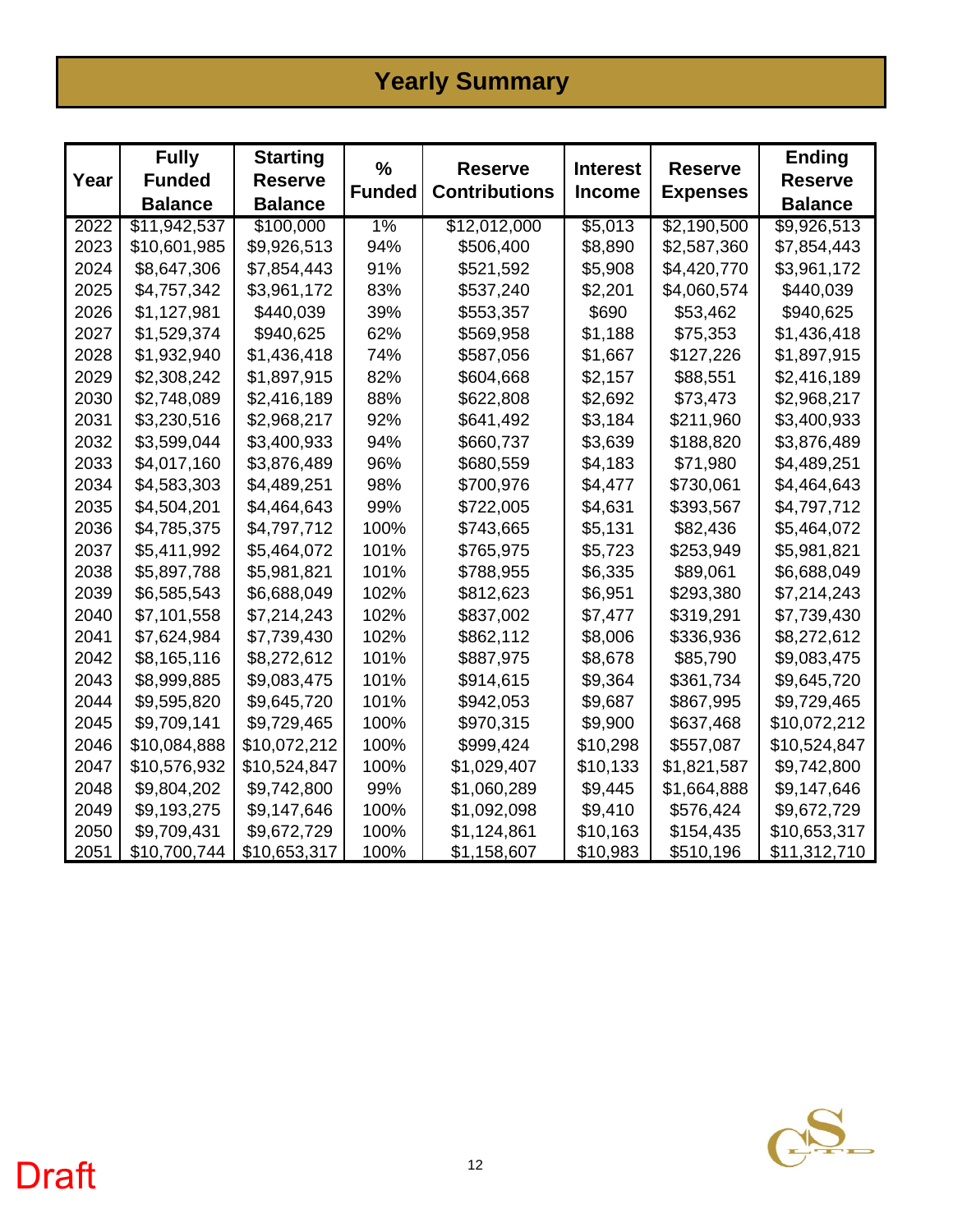**Reserve Contributions - Graph**



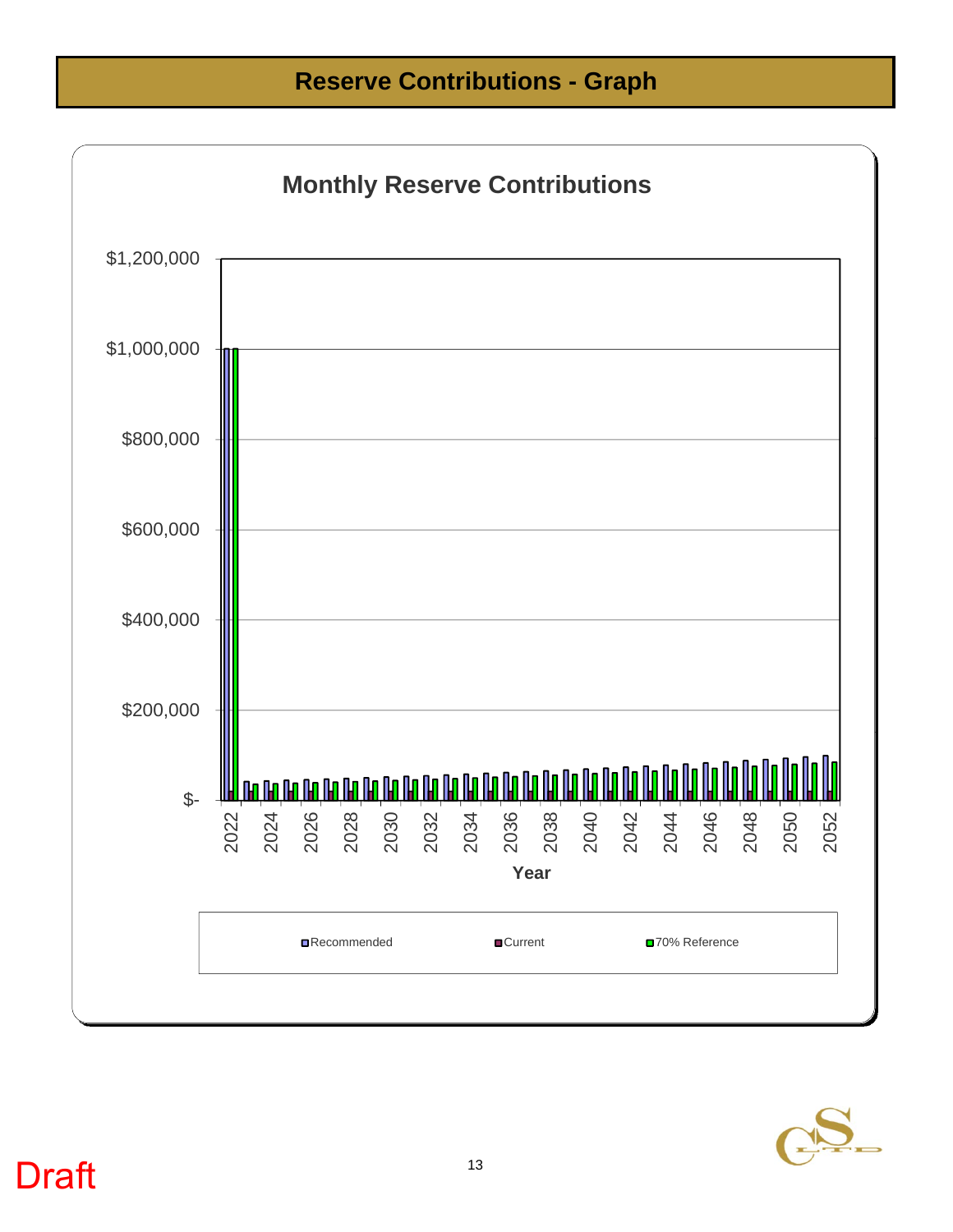#### **Component Funding Information**

| ID   | <b>Component Name</b>                            | $\mathbf{1}$ | <b>RUL</b>     | Quantity                 | Average<br><b>Current</b><br><b>Cost</b> | <b>Ideal</b><br><b>Balance</b> | <b>Current</b><br><b>Fund</b><br><b>Balance</b> | <b>Monthly</b> |
|------|--------------------------------------------------|--------------|----------------|--------------------------|------------------------------------------|--------------------------------|-------------------------------------------------|----------------|
| 105  | Roofs - 2021 - Replace                           | 25           | 24             | Approx 13,950 Sq.ft.     | \$140,000                                | \$5,600                        | \$0                                             | \$15,376.55    |
| 105  | Roofs - 2022 - Replace                           | 25           | $\mathbf 0$    | Approx 58,600 Sq.ft.     | \$630,000                                | \$630,000                      | \$100,000                                       | \$69,194.50    |
| 105  | Roofs - 2023 - Replace                           | 25           | 1              | Approx 60,380 Sq.ft.     | \$724,500                                | \$695,520                      | \$0                                             | \$79,573.67    |
| 120  | Rain Gutters/Downspouts - Repair/Replace         | 30           | 17             | Approx 14,030 Linear ft. | \$120,000                                | \$52,000                       | \$0                                             | \$10,983.25    |
| 121  | Heat Tape - Repair/Replace                       | 1            | $\mathbf 0$    | (39) Buildings           | \$14,500                                 | \$14,500                       | \$0                                             | \$39,814.29    |
| 190  | Insulation Installation & Structural Repairs - 2 | 99           | 0              | (23) Buildings           | \$1,470,000                              | \$1,470,000                    | \$0                                             | \$0.00         |
| 190  | Insulation Installation & Structural Repairs - 2 | 99           | 1              | (12) Buildings           | \$1,690,500                              | \$1,673,424                    | \$0                                             | \$0.00         |
| 207  | Metal Fencing - Repaint                          | 6            | 0              | Approx 320 Linear ft.    | \$6,000                                  | \$6,000                        | \$0                                             | \$2,745.81     |
| 215  | Siding - Bldgs 1 - 24 - Repair/Repaint           | 10           | $\overline{2}$ | (24) Buildings           | \$378,000                                | \$302,400                      | \$0                                             | \$103,791.75   |
| 215  | Siding - Bldgs 25 - 38 - Repair/Repaint          | 10           | 3              | (14) Buildings           | \$220,500                                | \$0                            | \$0                                             | \$60,545.19    |
| 217  | Siding - Yearly Touch-up - Repair/Repaint        | 1            | 0              | Approx 163,890 Sq.ft.    | \$5,500                                  | \$5,500                        | \$0                                             | \$15,101.97    |
| 301  | Siding - Bldgs 1 - 24 - Replace                  | 50           | $\overline{2}$ | (24) Buildings           | \$3,704,500                              | \$3,556,320                    | \$0                                             | \$203,437.31   |
| 301  | Siding - Bldgs 25 - 38 - Replace                 | 50           | 3              | (14) Buildings           | \$2,470,000                              | \$2,321,800                    | \$0                                             | \$135,643.18   |
| 401  | Asphalt - Georgetown Area - Major Rehab          | 30           | 29             | Approx 76,000 Sq.ft.     | \$142,500                                | \$4,750                        | \$0                                             | \$13,042.61    |
| 401  | Asphalt - TH Driveways - Major Rehab             | 30           | 33             | Approx 13,650 Sq.ft.     | \$26,000                                 | \$0                            | \$0                                             | \$2,379.70     |
| 401  | Asphalt - Townhome Roads - Major Rehab           | 20           | 18             | Approx 37,300 Sq.ft.     | \$70,500                                 | \$7,050                        | \$0                                             | \$9,678.99     |
| 402  | Asphalt - Georgetown - Seal Coat                 | 99           | $\mathbf 0$    | Georgetown Area          | \$25,500                                 | \$25,500                       | \$0                                             | \$0.00         |
| 402  | <b>Asphalt - Seal Coat</b>                       | 3            | 3              | Approx 126,950 Sq.ft.    | \$47,500                                 | \$0                            | \$0                                             | \$43,475.38    |
| 403  | Concrete - Partial Repair/Replace                | 10           | 8              | Extensive Sq.ft.         | \$10,500                                 | \$2,100                        | \$0                                             | \$2,883.10     |
| 490  | Asphalt - TH Driveways - Replace                 | 99           | 3              | Approx 13,650 Sq.ft.     | \$35,000                                 | \$33,939                       | \$0                                             | \$0.00         |
| 607  | Entrance Landings - 1st Floor - Replace          | 30           | 10             | (42) Landings            | \$68,500                                 | \$45,667                       | \$0                                             | \$6,269.61     |
| 609  | Entrance Landings - 2nd Floor - Replace          | 30           | 27             | (11) Landings            | \$57,500                                 | \$5,750                        | \$0                                             | \$5,262.81     |
| 690  | <b>Entrance Landing Steps - Replace</b>          | 30           | 27             | $(246)$ Steps            | \$46,500                                 | \$4,650                        | \$0                                             | \$4,256.01     |
| 703  | Water Heater - Replace                           | 12           | $9\,$          | (1) Water Heater         | \$3,500                                  | \$875                          | \$0                                             | \$800.86       |
| 801  | Community Signs - Wood - Replace                 | 20           | 19             | $(5)$ Signs              | \$12,500                                 | \$625                          | \$0                                             | \$1,716.13     |
| 1002 | Metal Fencing - Replace                          | 50           | 10             | Approx 320 Linear ft.    | \$24,500                                 | \$19,600                       | \$0                                             | \$1,345.45     |
| 1101 | Pool - Resurface                                 | 12           | $\overline{7}$ | $(1)$ Pool               | \$16,500                                 | \$6,875                        | \$0                                             | \$3,775.49     |
| 1102 | Spa - Resurface                                  | 10           | 5              | $(1)$ Spa                | \$7,500                                  | \$3,750                        | \$0                                             | \$2,059.36     |
|      | 1104 Pool Heater - Replace                       | 12           | 5              | (1) Heater               | \$5,500                                  | \$3,208                        | \$0                                             | \$1,258.50     |
|      | 1105   Spa Heater - Replace                      | 12           | 5              | (1) Heater               | \$4,500                                  | \$2,625                        | \$0                                             | \$1,029.68     |

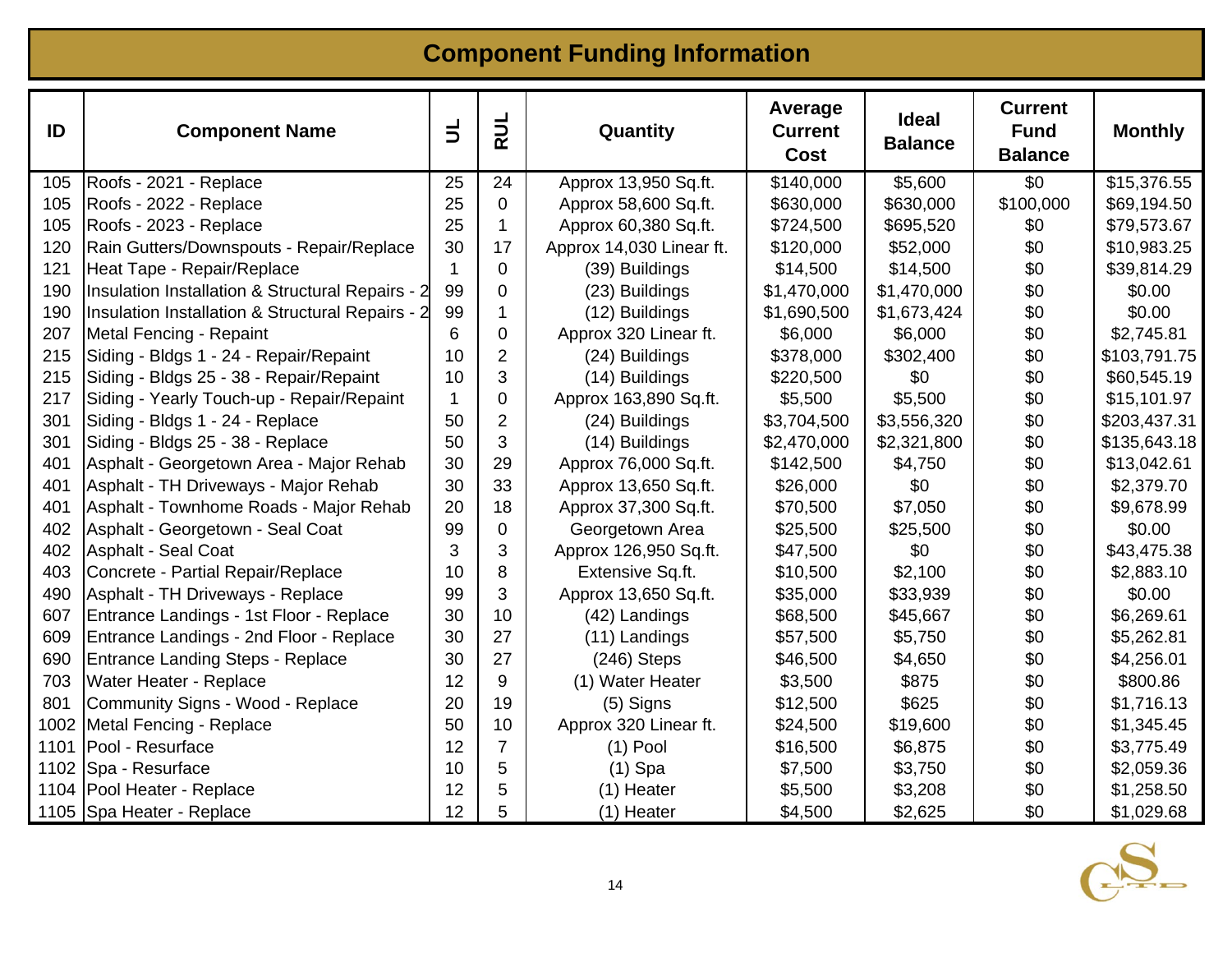| ID   | <b>Component Name</b>                             | $\mathsf{I}$ | <b>AUL</b>     | Quantity               | Average<br><b>Current</b><br><b>Cost</b> | <b>Ideal</b><br><b>Balance</b> | <b>Current</b><br><b>Fund</b><br><b>Balance</b> | <b>Monthly</b> |
|------|---------------------------------------------------|--------------|----------------|------------------------|------------------------------------------|--------------------------------|-------------------------------------------------|----------------|
|      | 1107   Pool Filter - Replace                      | 15           | 1              | $(1)$ Filter           | \$3,000                                  | \$2,800                        | \$0                                             | \$549.16       |
| 1111 | Pool Chemical Controller System - Replace         | 12           | $\overline{7}$ | (1) System             | \$4,000                                  | \$1,667                        | \$0                                             | \$915.27       |
| 1111 | Spa Chemical Controller System - Replace          | 12           | $\overline{7}$ | (1) System             | \$4,000                                  | \$1,667                        | \$0                                             | \$915.27       |
|      | 1112 Pool Cover - Replace                         | 10           | 1              | (1) Cover              | \$4,500                                  | \$4,050                        | \$0                                             | \$1,235.62     |
| 1121 | Pool Furniture - Replace                          | 6            | $\mathbf 0$    | <b>Assorted Pieces</b> | \$2,000                                  | \$2,000                        | \$0                                             | \$915.27       |
| 1190 | Vacuum Release Systems - Replace                  | 15           | 1              | (3) Systems            | \$5,000                                  | \$4,667                        | \$0                                             | \$915.27       |
| 1201 | <b>Tennis Courts - Resurface</b>                  | 10           | $\overline{2}$ | (2) Courts             | \$13,000                                 | \$10,400                       | \$0                                             | \$3,569.56     |
| 1203 | Tennis Courts - Replace                           | 40           | 25             | (2) Courts             | \$125,000                                | \$46,875                       | \$0                                             | \$8,580.67     |
| 1290 | Tennis Court Fencing - Replace                    | 40           | 25             | Approx 600 Linear ft.  | \$60,000                                 | \$22,500                       | \$0                                             | \$4,118.72     |
| 1409 | Sauna Room - Refurbish                            | 20           | 19             | (1) Sauna              | \$2,650                                  | \$133                          | \$0                                             | \$363.82       |
|      | 1410 Sauna Heater - Replace                       | 12           | 9              | (1) Sauna              | \$3,450                                  | \$863                          | \$0                                             | \$789.42       |
| 1490 | Clubhouse Interior - Remodel                      | 20           | 19             | (1) Clubhouse          | \$105,000                                | \$5,250                        | \$0                                             | \$14,415.52    |
| 1602 | <b>Exterior Light Fixtures - Replace</b>          | 20           | $\mathbf 1$    | (218) Fixtures         | \$27,500                                 | \$26,125                       | \$0                                             | \$3,775.49     |
| 1605 | <b>Bollard Lights - Replace</b>                   | 20           | 23             | (61) Bollards          | \$55,000                                 | \$0                            | \$0                                             | \$7,550.99     |
|      | 1690 Bollard Lights - Install                     | 99           | 3              | (1) Project            | \$560,000                                | \$543,030                      | \$0                                             | \$0.00         |
|      | 1812 Landscaping & Irrigation System - Yearly Ren | 1            | $\mathbf 0$    | Extensive Sq.ft.       | \$27,500                                 | \$27,500                       | \$0                                             | \$75,509.87    |
|      | 1890 Landscaping & Irrigation System - Major Ren  | 99           | 3              | Extensive Sq.ft.       | \$275,000                                | \$266,667                      | \$0                                             | \$0.00         |
|      | 1902 Mule - Replace                               | 10           | $\overline{2}$ | $(1)$ Mule             | \$14,500                                 | \$11,600                       | \$0                                             | \$3,981.43     |
|      | 2002 Water Valves - Master 1 - Replace            | 30           | 28             | $(1)$ Valve            | \$9,500                                  | \$633                          | \$0                                             | \$869.51       |
|      | 2002 Water Valves - Master 2 - Replace            | 30           | 29             | $(1)$ Valve            | \$9,500                                  | \$317                          | \$0                                             | \$869.51       |
|      | 2002 Water Valves - Master 3 - Replace            | 30           | $\mathbf 0$    | $(1)$ Valve            | \$9,500                                  | \$9,500                        | \$0                                             | \$869.51       |
|      | 2002 Water Valves - Master 4 - Replace            | 30           | $\mathbf 1$    | (1) Valve              | \$9,500                                  | \$9,183                        | \$0                                             | \$869.51       |
|      | 2002 Water Valves - Master 5 - Replace            | 30           | $\overline{2}$ | $(1)$ Valve            | \$9,500                                  | \$8,867                        | \$0                                             | \$869.51       |
|      | 2201 Pond - Partial Dredging                      | 6            | 6              | $(1)$ Pond             | \$3,550                                  | \$0                            | \$0                                             | \$1,624.61     |
| 2202 | Pond - Full Dredging                              | 6            | 3              | $(1)$ Pond             | \$60,500                                 | \$30,250                       | \$0                                             | \$27,686.95    |
|      | 2203 Pond Aeration System - Replace               | 15           | 14             | $(1)$ Pond             | \$7,000                                  | \$467                          | \$0                                             | \$1,281.38     |
|      | 2306 Dumpster Enclosures - Replace                | 30           | 24             | (2) Enclosures         | \$27,500                                 | \$5,500                        | \$0                                             | \$2,517.00     |

\$13,615,650 \$11,942,537 \$100,000 \$1,001,000

Current Fund Balance as a percentage of Ideal Balance: 1%

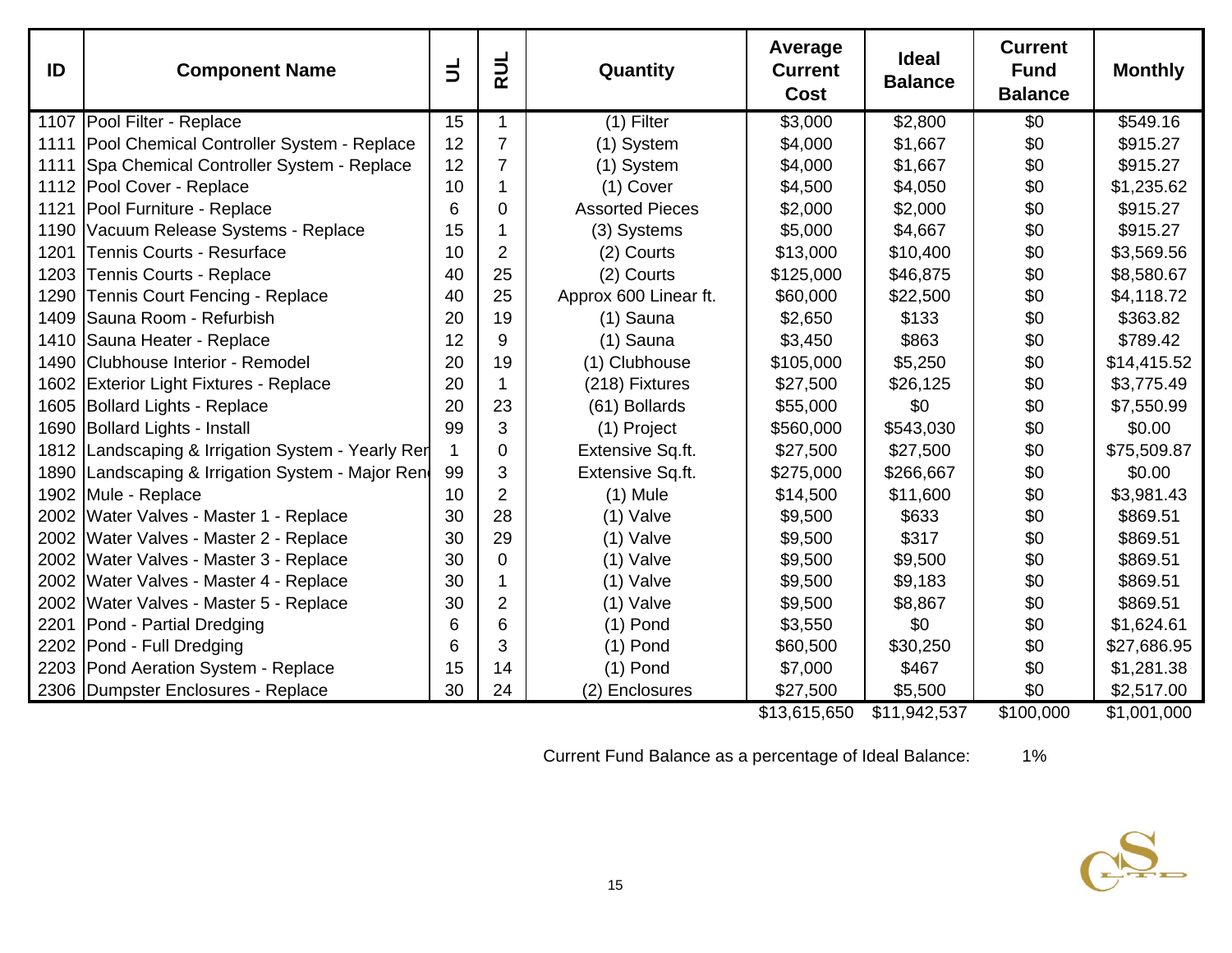#### **Yearly Cash Flow**

| Year                        | 2022         | 2023         | 2024         | 2025         | 2026         |
|-----------------------------|--------------|--------------|--------------|--------------|--------------|
| <b>Starting Balance</b>     | \$100,000    | \$9,926,513  | \$7,854,443  | \$3,961,172  | \$440,039    |
| Reserve Income              | \$12,012,000 | \$506,400    | \$521,592    | \$537,240    | \$553,357    |
| <b>Interest Earnings</b>    | \$5,013      | \$8,890      | \$5,908      | \$2,201      | \$690        |
| <b>Special Assessments</b>  | \$0          | \$0          | \$0          | \$0          | \$0          |
| <b>Funds Available</b>      | \$12,117,013 | \$10,441,803 | \$8,381,943  | \$4,500,613  | \$994,086    |
| <b>Reserve Expenditures</b> | \$2,190,500  | \$2,587,360  | \$4,420,770  | \$4,060,574  | \$53,462     |
| <b>Ending Balance</b>       | \$9,926,513  | \$7,854,443  | \$3,961,172  | \$440,039    | \$940,625    |
| Year                        | 2027         | 2028         | 2029         | 2030         | 2031         |
| <b>Starting Balance</b>     | \$940,625    | \$1,436,418  | \$1,897,915  | \$2,416,189  | \$2,968,217  |
| Reserve Income              | \$569,958    | \$587,056    | \$604,668    | \$622,808    | \$641,492    |
| <b>Interest Earnings</b>    | \$1,188      | \$1,667      | \$2,157      | \$2,692      | \$3,184      |
| <b>Special Assessments</b>  | \$0          | \$0          | \$0          | \$0          | \$0          |
| <b>Funds Available</b>      | \$1,511,771  | \$2,025,142  | \$2,504,740  | \$3,041,690  | \$3,612,894  |
| <b>Reserve Expenditures</b> | \$75,353     | \$127,226    | \$88,551     | \$73,473     | \$211,960    |
| <b>Ending Balance</b>       | \$1,436,418  | \$1,897,915  | \$2,416,189  | \$2,968,217  | \$3,400,933  |
| Year                        | 2032         | 2033         | 2034         | 2035         | 2036         |
| <b>Starting Balance</b>     | \$3,400,933  | \$3,876,489  | \$4,489,251  | \$4,464,643  | \$4,797,712  |
| Reserve Income              | \$660,737    | \$680,559    | \$700,976    | \$722,005    | \$743,665    |
| <b>Interest Earnings</b>    | \$3,639      | \$4,183      | \$4,477      | \$4,631      | \$5,131      |
| <b>Special Assessments</b>  | \$0          | \$0          | \$0          | \$0          | \$0          |
| <b>Funds Available</b>      | \$4,065,309  | \$4,561,231  | \$5,194,703  | \$5,191,279  | \$5,546,508  |
| <b>Reserve Expenditures</b> | \$188,820    | \$71,980     | \$730,061    | \$393,567    | \$82,436     |
| <b>Ending Balance</b>       | \$3,876,489  | \$4,489,251  | \$4,464,643  | \$4,797,712  | \$5,464,072  |
| Year                        | 2037         | 2038         | 2039         | 2040         | 2041         |
| <b>Starting Balance</b>     | \$5,464,072  | \$5,981,821  | \$6,688,049  | \$7,214,243  | \$7,739,430  |
| Reserve Income              | \$765,975    | \$788,955    | \$812,623    | \$837,002    | \$862,112    |
| <b>Interest Earnings</b>    | \$5,723      | \$6,335      | \$6,951      | \$7,477      | \$8,006      |
| <b>Special Assessments</b>  | \$0          | \$0          | \$0          | \$0          | \$0          |
| <b>Funds Available</b>      | \$6,235,770  | \$6,777,111  | \$7,507,624  | \$8,058,722  | \$8,609,548  |
| <b>Reserve Expenditures</b> | \$253,949    | \$89,061     | \$293,380    | \$319,291    | \$336,936    |
| <b>Ending Balance</b>       | \$5,981,821  | \$6,688,049  | \$7,214,243  | \$7,739,430  | \$8,272,612  |
| Year                        | 2042         | 2043         | 2044         | 2045         | 2046         |
| <b>Starting Balance</b>     | \$8,272,612  | \$9,083,475  | \$9,645,720  | \$9,729,465  | \$10,072,212 |
| Reserve Income              | \$887,975    | \$914,615    | \$942,053    | \$970,315    | \$999,424    |
| <b>Interest Earnings</b>    | \$8,678      | \$9,364      | \$9,687      | \$9,900      | \$10,298     |
| <b>Special Assessments</b>  | \$0          | \$0          | \$0          | \$0          | \$0          |
| <b>Funds Available</b>      | \$9,169,265  | \$10,007,454 | \$10,597,460 | \$10,709,680 | \$11,081,934 |
| <b>Reserve Expenditures</b> | \$85,790     | \$361,734    | \$867,995    | \$637,468    | \$557,087    |
| <b>Ending Balance</b>       | \$9,083,475  | \$9,645,720  | \$9,729,465  | \$10,072,212 | \$10,524,847 |
| Year                        | 2047         | 2048         | 2049         | 2050         | 2051         |
| <b>Starting Balance</b>     | \$10,524,847 | \$9,742,800  | \$9,147,646  | \$9,672,729  | \$10,653,317 |
| Reserve Income              | \$1,029,407  | \$1,060,289  | \$1,092,098  | \$1,124,861  | \$1,158,607  |
| <b>Interest Earnings</b>    | \$10,133     | \$9,445      | \$9,410      | \$10,163     | \$10,983     |
| <b>Special Assessments</b>  | \$0          | \$0          | \$0          | \$0          | \$0          |
| <b>Funds Available</b>      | \$11,564,387 | \$10,812,534 | \$10,249,154 | \$10,807,752 | \$11,822,906 |
| <b>Reserve Expenditures</b> | \$1,821,587  | \$1,664,888  | \$576,424    | \$154,435    | \$510,196    |
| <b>Ending Balance</b>       | \$9,742,800  | \$9,147,646  | \$9,672,729  | \$10,653,317 | \$11,312,710 |

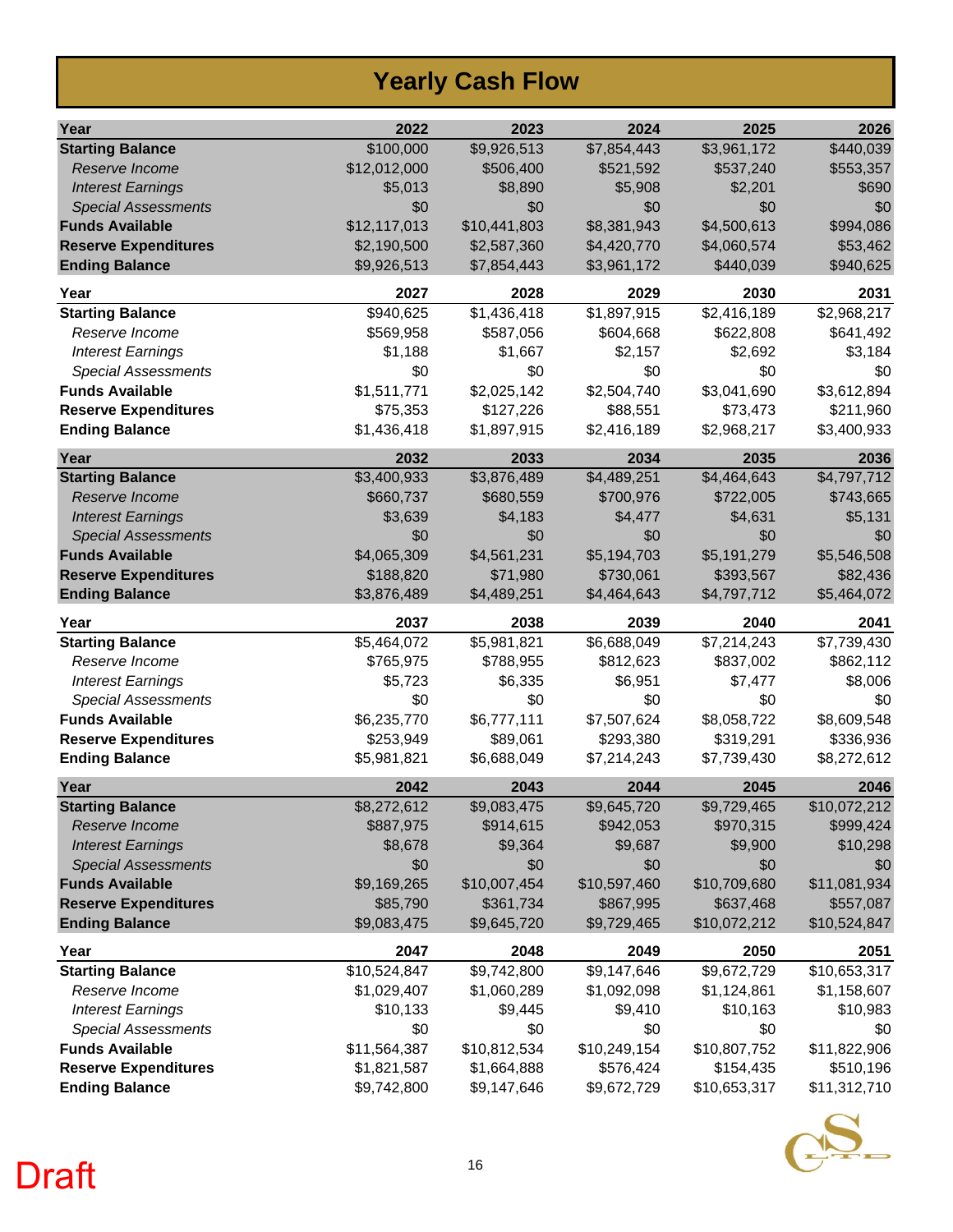#### **Yearly Reserve Expenditures - Graph**



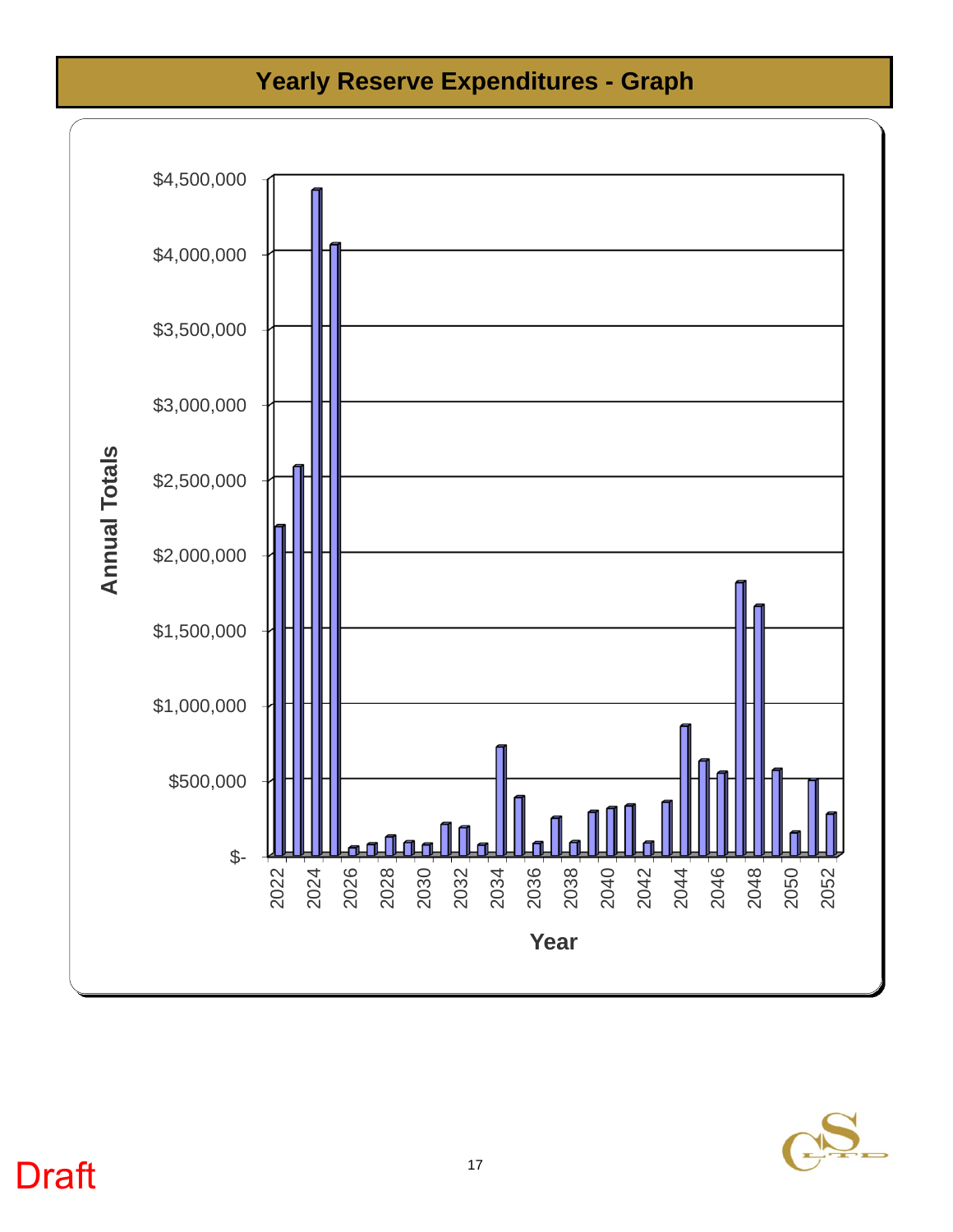#### **Projected Reserve Expenditures by Year**

| Year | ID#  | <b>Component Name</b>                               | Projected<br>Cost    | <b>Total Per</b><br><b>Annum</b> |
|------|------|-----------------------------------------------------|----------------------|----------------------------------|
| 2022 | 105  | Roofs - 2022 - Replace                              | \$630,000            |                                  |
|      | 121  | Heat Tape - Repair/Replace                          | \$14,500             |                                  |
|      | 190  | Insulation Installation & Structural Repairs - 2022 | \$1,470,000          |                                  |
|      | 207  | Metal Fencing - Repaint                             | \$6,000              |                                  |
|      | 217  | Siding - Yearly Touch-up - Repair/Repaint           | \$5,500              |                                  |
|      | 402  | Asphalt - Georgetown - Seal Coat                    | \$25,500             |                                  |
|      | 1121 | Pool Furniture - Replace                            | \$2,000              |                                  |
|      | 1812 | Landscaping & Irrigation System - Yearly Renovate   | \$27,500             |                                  |
|      | 2002 | Water Valves - Master 3 - Replace                   | \$9,500              | \$2,190,500                      |
| 2023 | 105  | Roofs - 2023 - Replace                              | \$746,235            |                                  |
|      | 121  | Heat Tape - Repair/Replace                          | \$14,935             |                                  |
|      | 190  | Insulation Installation & Structural Repairs - 2023 | \$1,741,215          |                                  |
|      | 217  | Siding - Yearly Touch-up - Repair/Repaint           | \$5,665              |                                  |
|      | 1107 | Pool Filter - Replace                               | \$3,090              |                                  |
|      | 1112 | Pool Cover - Replace                                | \$4,635              |                                  |
|      | 1190 | Vacuum Release Systems - Replace                    | \$5,150              |                                  |
|      | 1602 | <b>Exterior Light Fixtures - Replace</b>            | \$28,325             |                                  |
|      | 1812 | Landscaping & Irrigation System - Yearly Renovate   | \$28,325             |                                  |
|      | 2002 | Water Valves - Master 4 - Replace                   | \$9,785              | \$2,587,360                      |
| 2024 | 121  | Heat Tape - Repair/Replace                          | \$15,383             |                                  |
|      | 215  | Siding - Bldgs 1 - 24 - Repair/Repaint              | \$401,020            |                                  |
|      | 217  | Siding - Yearly Touch-up - Repair/Repaint           | \$5,835              |                                  |
|      | 301  | Siding - Bldgs 1 - 24 - Replace                     | \$3,930,104          |                                  |
|      | 1201 | Tennis Courts - Resurface                           | \$13,792             |                                  |
|      | 1812 | Landscaping & Irrigation System - Yearly Renovate   | \$29,175             |                                  |
|      | 1902 | Mule - Replace                                      | \$15,383             |                                  |
|      | 2002 | Water Valves - Master 5 - Replace                   | \$10,079             | \$4,420,770                      |
| 2025 | 121  | Heat Tape - Repair/Replace                          | $\overline{$}15,845$ |                                  |
|      | 215  | Siding - Bldgs 25 - 38 - Repair/Repaint             | \$240,946            |                                  |
|      | 217  | Siding - Yearly Touch-up - Repair/Repaint           | \$6,010              |                                  |
|      | 301  | Siding - Bldgs 25 - 38 - Replace                    | \$2,699,036          |                                  |
|      | 402  | <b>Asphalt - Seal Coat</b>                          | \$51,905             |                                  |
|      | 490  | Asphalt - TH Driveways - Replace                    | \$38,245             |                                  |
|      | 1690 | <b>Bollard Lights - Install</b>                     | \$611,927            |                                  |
|      | 1812 | Landscaping & Irrigation System - Yearly Renovate   | \$30,050             |                                  |
|      | 1890 | Landscaping & Irrigation System - Major Renovate    | \$300,500            |                                  |
|      | 2202 | Pond - Full Dredging                                | \$66,110             | \$4,060,574                      |
| 2026 | 121  | Heat Tape - Repair/Replace                          | \$16,320             |                                  |
|      | 217  | Siding - Yearly Touch-up - Repair/Repaint           | \$6,190              |                                  |
|      | 1812 | Landscaping & Irrigation System - Yearly Renovate   | \$30,951             | \$53,462                         |
| 2027 | 121  | Heat Tape - Repair/Replace                          | \$16,809             |                                  |
|      | 217  | Siding - Yearly Touch-up - Repair/Repaint           | \$6,376              |                                  |
|      | 1102 | Spa - Resurface                                     | \$8,695              |                                  |
|      | 1104 | Pool Heater - Replace                               | \$6,376              |                                  |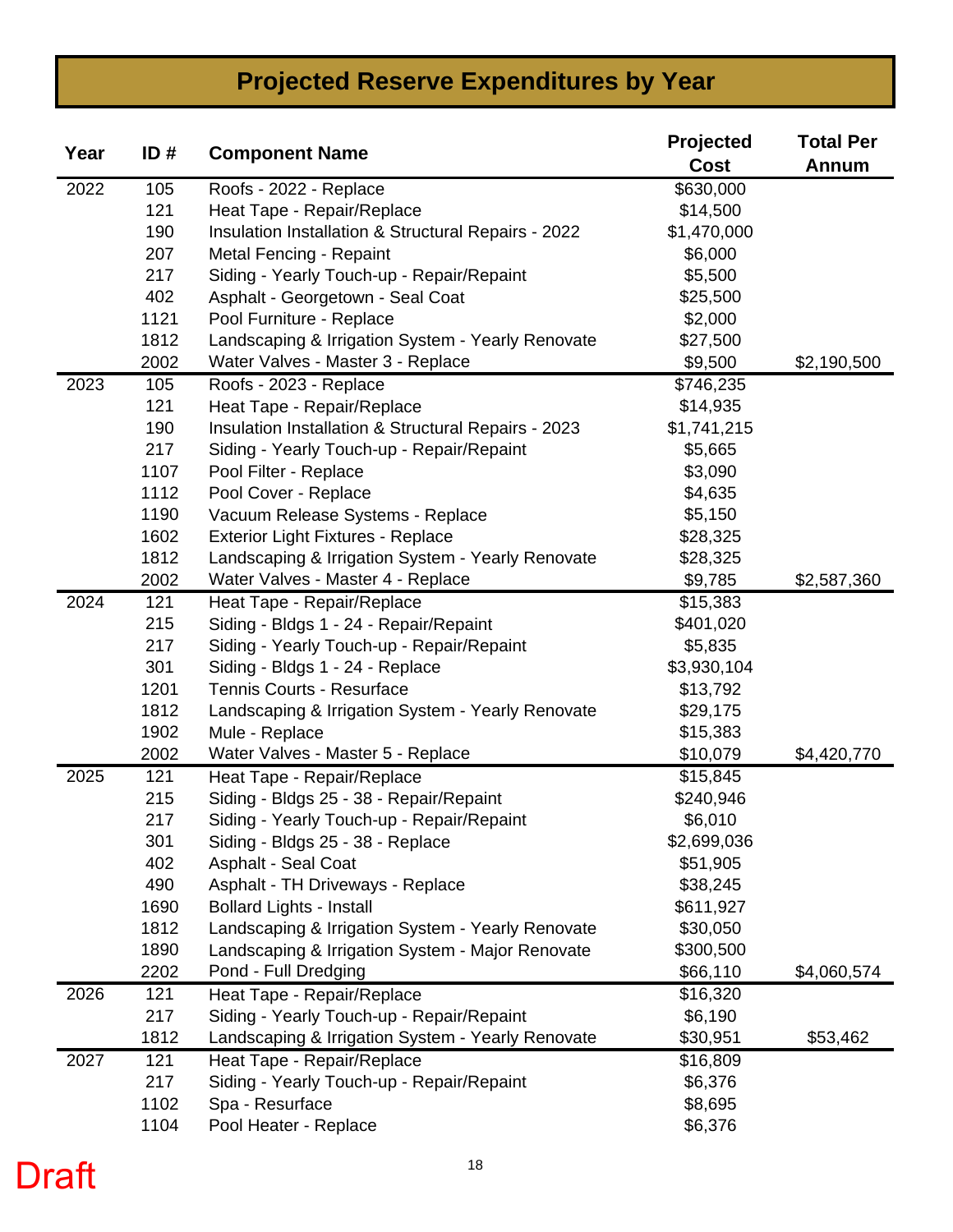| Year | <b>Comp ID</b> | <b>Component Name</b>                                 | Projected            | <b>Total Per</b> |
|------|----------------|-------------------------------------------------------|----------------------|------------------|
|      |                |                                                       | Cost                 | Annum            |
|      | 1105           | Spa Heater - Replace                                  | \$5,217              |                  |
|      | 1812           | Landscaping & Irrigation System - Yearly Renovate     | \$31,880             | \$75,353         |
| 2028 | 121            | Heat Tape - Repair/Replace                            | \$17,314             |                  |
|      | 207            | Metal Fencing - Repaint                               | \$7,164              |                  |
|      | 217            | Siding - Yearly Touch-up - Repair/Repaint             | \$6,567              |                  |
|      | 402            | Asphalt - Seal Coat                                   | \$56,717             |                  |
|      | 1121           | Pool Furniture - Replace                              | \$2,388              |                  |
|      | 1812           | Landscaping & Irrigation System - Yearly Renovate     | \$32,836             |                  |
|      | 2201           | Pond - Partial Dredging                               | \$4,239              | \$127,226        |
| 2029 | 121            | Heat Tape - Repair/Replace                            | \$17,833             |                  |
|      | 217            | Siding - Yearly Touch-up - Repair/Repaint             | \$6,764              |                  |
|      | 1101           | Pool - Resurface                                      | \$20,293             |                  |
|      | 1111           | Pool Chemical Controller System - Replace             | \$4,919              |                  |
|      | 1111           | Spa Chemical Controller System - Replace              | \$4,919              |                  |
|      | 1812           | Landscaping & Irrigation System - Yearly Renovate     | \$33,822             | \$88,551         |
| 2030 | 121            | Heat Tape - Repair/Replace                            | \$18,368             |                  |
|      | 217            | Siding - Yearly Touch-up - Repair/Repaint             | \$6,967              |                  |
|      | 403            | Concrete - Partial Repair/Replace                     | \$13,301             |                  |
|      | 1812           | Landscaping & Irrigation System - Yearly Renovate     | \$34,836             | \$73,473         |
| 2031 | 121            | Heat Tape - Repair/Replace                            | \$18,919             |                  |
|      | 217            | Siding - Yearly Touch-up - Repair/Repaint             | \$7,176              |                  |
|      | 402            | Asphalt - Seal Coat                                   | \$61,977             |                  |
|      | 703            | Water Heater - Replace                                | \$4,567              |                  |
|      | 1410           | Sauna Heater - Replace                                | \$4,501              |                  |
|      | 1812           | Landscaping & Irrigation System - Yearly Renovate     | \$35,881             |                  |
|      | 2202           | Pond - Full Dredging                                  | \$78,939             | \$211,960        |
| 2032 | 121            | Heat Tape - Repair/Replace                            | \$19,487             |                  |
|      | 217            | Siding - Yearly Touch-up - Repair/Repaint             | \$7,392              |                  |
|      | 607            | Entrance Landings - 1st Floor - Replace               | \$92,058             |                  |
|      | 1002           | Metal Fencing - Replace                               | \$32,926             |                  |
|      | 1812           | Landscaping & Irrigation System - Yearly Renovate     | \$36,958             | \$188,820        |
| 2033 | 121            | Heat Tape - Repair/Replace                            | \$20,071             |                  |
|      | 217            | Siding - Yearly Touch-up - Repair/Repaint             | \$7,613              |                  |
|      | 1112<br>1812   | Pool Cover - Replace                                  | \$6,229              |                  |
| 2034 | 121            | Landscaping & Irrigation System - Yearly Renovate     | \$38,066<br>\$20,674 | \$71,980         |
|      | 207            | Heat Tape - Repair/Replace<br>Metal Fencing - Repaint | \$8,555              |                  |
|      | 215            | Siding - Bldgs 1 - 24 - Repair/Repaint                | \$538,938            |                  |
|      | 217            | Siding - Yearly Touch-up - Repair/Repaint             | \$7,842              |                  |
|      | 402            | Asphalt - Seal Coat                                   | \$67,724             |                  |
|      | 1121           | Pool Furniture - Replace                              | \$2,852              |                  |
|      | 1201           | Tennis Courts - Resurface                             | \$18,535             |                  |
|      | 1812           | Landscaping & Irrigation System - Yearly Renovate     | \$39,208             |                  |
|      | 1902           | Mule - Replace                                        | \$20,674             |                  |
|      | 2201           | Pond - Partial Dredging                               | \$5,061              | \$730,061        |
| 2035 | 121            | Heat Tape - Repair/Replace                            | \$21,294             |                  |
|      | 215            | Siding - Bldgs 25 - 38 - Repair/Repaint               | \$323,812            |                  |
|      |                |                                                       |                      |                  |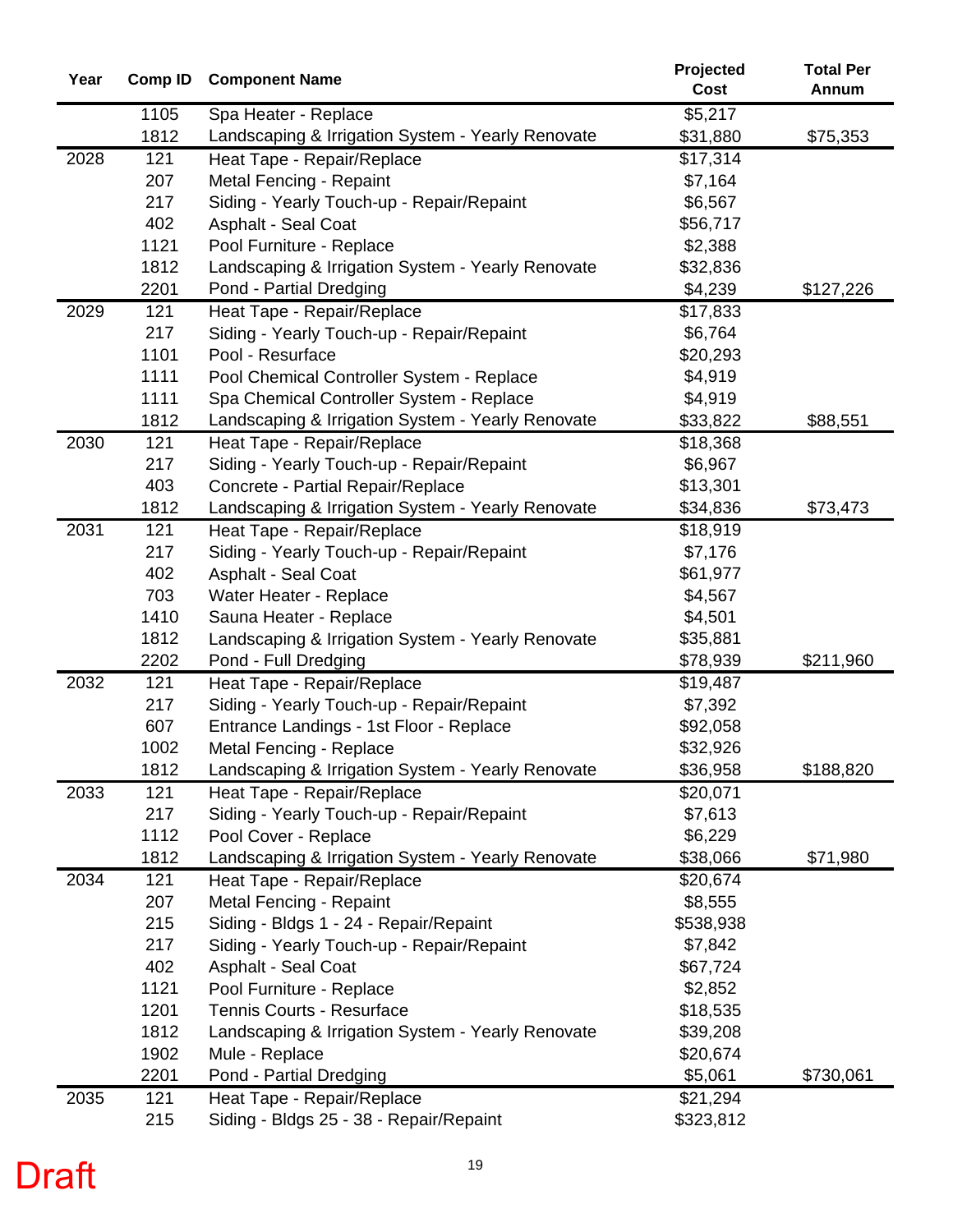| Year | <b>Comp ID</b> | <b>Component Name</b>                                                | Projected<br>Cost    | <b>Total Per</b><br>Annum |
|------|----------------|----------------------------------------------------------------------|----------------------|---------------------------|
|      | 217            | Siding - Yearly Touch-up - Repair/Repaint                            | \$8,077              |                           |
|      | 1812           | Landscaping & Irrigation System - Yearly Renovate                    | \$40,385             | \$393,567                 |
| 2036 | 121            | Heat Tape - Repair/Replace                                           | \$21,933             |                           |
|      | 217            | Siding - Yearly Touch-up - Repair/Repaint                            | \$8,319              |                           |
|      | 1812           | Landscaping & Irrigation System - Yearly Renovate                    | \$41,596             |                           |
|      | 2203           | Pond Aeration System - Replace                                       | \$10,588             | \$82,436                  |
| 2037 | 121            | Heat Tape - Repair/Replace                                           | \$22,591             |                           |
|      | 217            | Siding - Yearly Touch-up - Repair/Repaint                            | \$8,569              |                           |
|      | 402            | <b>Asphalt - Seal Coat</b>                                           | \$74,003             |                           |
|      | 1102           | Spa - Resurface                                                      | \$11,685             |                           |
|      | 1812           | Landscaping & Irrigation System - Yearly Renovate                    | \$42,844             |                           |
|      | 2202           | Pond - Full Dredging                                                 | \$94,257             | \$253,949                 |
| 2038 | 121            | Heat Tape - Repair/Replace                                           | \$23,268             |                           |
|      | 217            | Siding - Yearly Touch-up - Repair/Repaint                            | \$8,826              |                           |
|      | 1107           | Pool Filter - Replace                                                | \$4,814              |                           |
|      | 1190           | Vacuum Release Systems - Replace                                     | \$8,024              |                           |
|      | 1812           | Landscaping & Irrigation System - Yearly Renovate                    | \$44,129             | \$89,061                  |
| 2039 | 120            | Rain Gutters/Downspouts - Repair/Replace                             | \$198,342            |                           |
|      | 121            | Heat Tape - Repair/Replace                                           | \$23,966             |                           |
|      | 217            | Siding - Yearly Touch-up - Repair/Repaint                            | \$9,091              |                           |
|      | 1104           | Pool Heater - Replace                                                | \$9,091              |                           |
|      | 1105           | Spa Heater - Replace                                                 | \$7,438              |                           |
|      | 1812           | Landscaping & Irrigation System - Yearly Renovate                    | \$45,453             | \$293,380                 |
| 2040 | 121            | Heat Tape - Repair/Replace                                           | \$24,685             |                           |
|      | 207            | Metal Fencing - Repaint                                              | \$10,215             |                           |
|      | 217<br>401     | Siding - Yearly Touch-up - Repair/Repaint                            | \$9,363<br>\$120,022 |                           |
|      | 402            | Asphalt - Townhome Roads - Major Rehab<br><b>Asphalt - Seal Coat</b> | \$80,866             |                           |
|      | 403            | Concrete - Partial Repair/Replace                                    | \$17,876             |                           |
|      | 1121           | Pool Furniture - Replace                                             | \$3,405              |                           |
|      | 1812           | Landscaping & Irrigation System - Yearly Renovate                    | \$46,817             |                           |
|      | 2201           | Pond - Partial Dredging                                              | \$6,044              | \$319,291                 |
| 2041 | 121            | Heat Tape - Repair/Replace                                           | \$25,426             |                           |
|      | 217            | Siding - Yearly Touch-up - Repair/Repaint                            | \$9,644              |                           |
|      | 801            | Community Signs - Wood - Replace                                     | \$21,919             |                           |
|      | 1101           | Pool - Resurface                                                     | \$28,933             |                           |
|      | 1111           | Pool Chemical Controller System - Replace                            | \$7,014              |                           |
|      | 1111           | Spa Chemical Controller System - Replace                             | \$7,014              |                           |
|      | 1409           | Sauna Room - Refurbish                                               | \$4,647              |                           |
|      | 1490           | Clubhouse Interior - Remodel                                         | \$184,118            |                           |
|      | 1812           | Landscaping & Irrigation System - Yearly Renovate                    | \$48,221             | \$336,936                 |
| 2042 | 121            | Heat Tape - Repair/Replace                                           | \$26,189             |                           |
|      | 217            | Siding - Yearly Touch-up - Repair/Repaint                            | \$9,934              |                           |
|      | 1812           | Landscaping & Irrigation System - Yearly Renovate                    | \$49,668             | \$85,790                  |
| 2043 | 121            | Heat Tape - Repair/Replace                                           | \$26,974             |                           |
|      | 217            | Siding - Yearly Touch-up - Repair/Repaint                            | \$10,232             |                           |
|      | 402            | Asphalt - Seal Coat                                                  | \$88,364             |                           |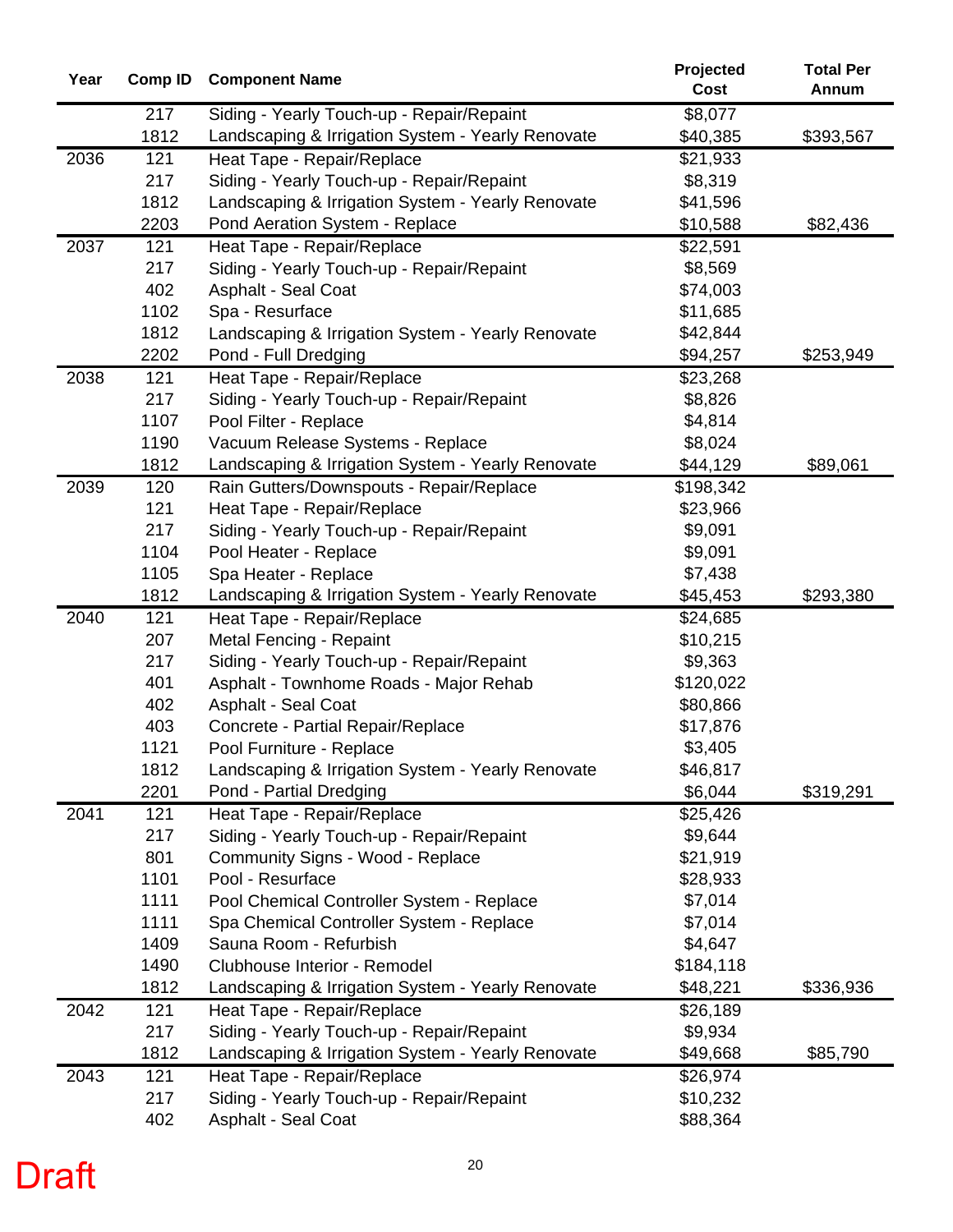| Year | Comp ID | <b>Component Name</b>                             | Projected   | <b>Total Per</b> |
|------|---------|---------------------------------------------------|-------------|------------------|
|      |         |                                                   | Cost        | Annum            |
|      | 703     | Water Heater - Replace                            | \$6,511     |                  |
|      | 1112    | Pool Cover - Replace                              | \$8,371     |                  |
|      | 1410    | Sauna Heater - Replace                            | \$6,418     |                  |
|      | 1602    | <b>Exterior Light Fixtures - Replace</b>          | \$51,158    |                  |
|      | 1812    | Landscaping & Irrigation System - Yearly Renovate | \$51,158    |                  |
|      | 2202    | Pond - Full Dredging                              | \$112,548   | \$361,734        |
| 2044 | 121     | Heat Tape - Repair/Replace                        | \$27,783    |                  |
|      | 215     | Siding - Bldgs 1 - 24 - Repair/Repaint            | \$724,287   |                  |
|      | 217     | Siding - Yearly Touch-up - Repair/Repaint         | \$10,539    |                  |
|      | 1201    | <b>Tennis Courts - Resurface</b>                  | \$24,909    |                  |
|      | 1812    | Landscaping & Irrigation System - Yearly Renovate | \$52,693    |                  |
|      | 1902    | Mule - Replace                                    | \$27,783    | \$867,995        |
| 2045 | 121     | Heat Tape - Repair/Replace                        | \$28,617    |                  |
|      | 215     | Siding - Bldgs 25 - 38 - Repair/Repaint           | \$435,176   |                  |
|      | 217     | Siding - Yearly Touch-up - Repair/Repaint         | \$10,855    |                  |
|      | 1605    | <b>Bollard Lights - Replace</b>                   | \$108,547   |                  |
|      | 1812    | Landscaping & Irrigation System - Yearly Renovate | \$54,274    | \$637,468        |
| 2046 | 105     | Roofs - 2021 - Replace                            | \$284,591   |                  |
|      | 121     | Heat Tape - Repair/Replace                        | \$29,476    |                  |
|      | 207     | Metal Fencing - Repaint                           | \$12,197    |                  |
|      | 217     | Siding - Yearly Touch-up - Repair/Repaint         | \$11,180    |                  |
|      | 402     | Asphalt - Seal Coat                               | \$96,558    |                  |
|      | 1121    | Pool Furniture - Replace                          | \$4,066     |                  |
|      | 1812    | Landscaping & Irrigation System - Yearly Renovate | \$55,902    |                  |
|      | 2201    | Pond - Partial Dredging                           | \$7,216     |                  |
|      | 2306    | Dumpster Enclosures - Replace                     | \$55,902    | \$557,087        |
| 2047 | 105     | Roofs - 2022 - Replace                            | \$1,319,080 |                  |
|      | 121     | Heat Tape - Repair/Replace                        | \$30,360    |                  |
|      | 217     | Siding - Yearly Touch-up - Repair/Repaint         | \$11,516    |                  |
|      | 1102    | Spa - Resurface                                   | \$15,703    |                  |
|      | 1203    | Tennis Courts - Replace                           | \$261,722   |                  |
|      | 1290    | <b>Tennis Court Fencing - Replace</b>             | \$125,627   |                  |
|      | 1812    | Landscaping & Irrigation System - Yearly Renovate | \$57,579    | \$1,821,587      |
| 2048 | 105     | Roofs - 2023 - Replace                            | \$1,562,450 |                  |
|      | 121     | Heat Tape - Repair/Replace                        | \$31,271    |                  |
|      | 217     | Siding - Yearly Touch-up - Repair/Repaint         | \$11,861    |                  |
|      | 1812    | Landscaping & Irrigation System - Yearly Renovate | \$59,306    | \$1,664,888      |
| 2049 | 121     | Heat Tape - Repair/Replace                        | \$32,209    |                  |
|      | 217     | Siding - Yearly Touch-up - Repair/Repaint         | \$12,217    |                  |
|      | 402     | Asphalt - Seal Coat                               | \$105,511   |                  |
|      | 609     | Entrance Landings - 2nd Floor - Replace           | \$127,724   |                  |
|      | 690     | <b>Entrance Landing Steps - Replace</b>           | \$103,290   |                  |
|      | 1812    | Landscaping & Irrigation System - Yearly Renovate | \$61,085    |                  |
|      | 2202    | Pond - Full Dredging                              | \$134,388   | \$576,424        |
| 2050 | 121     | Heat Tape - Repair/Replace                        | \$33,175    |                  |
|      | 217     | Siding - Yearly Touch-up - Repair/Repaint         | \$12,584    |                  |
|      | 403     | Concrete - Partial Repair/Replace                 | \$24,023    |                  |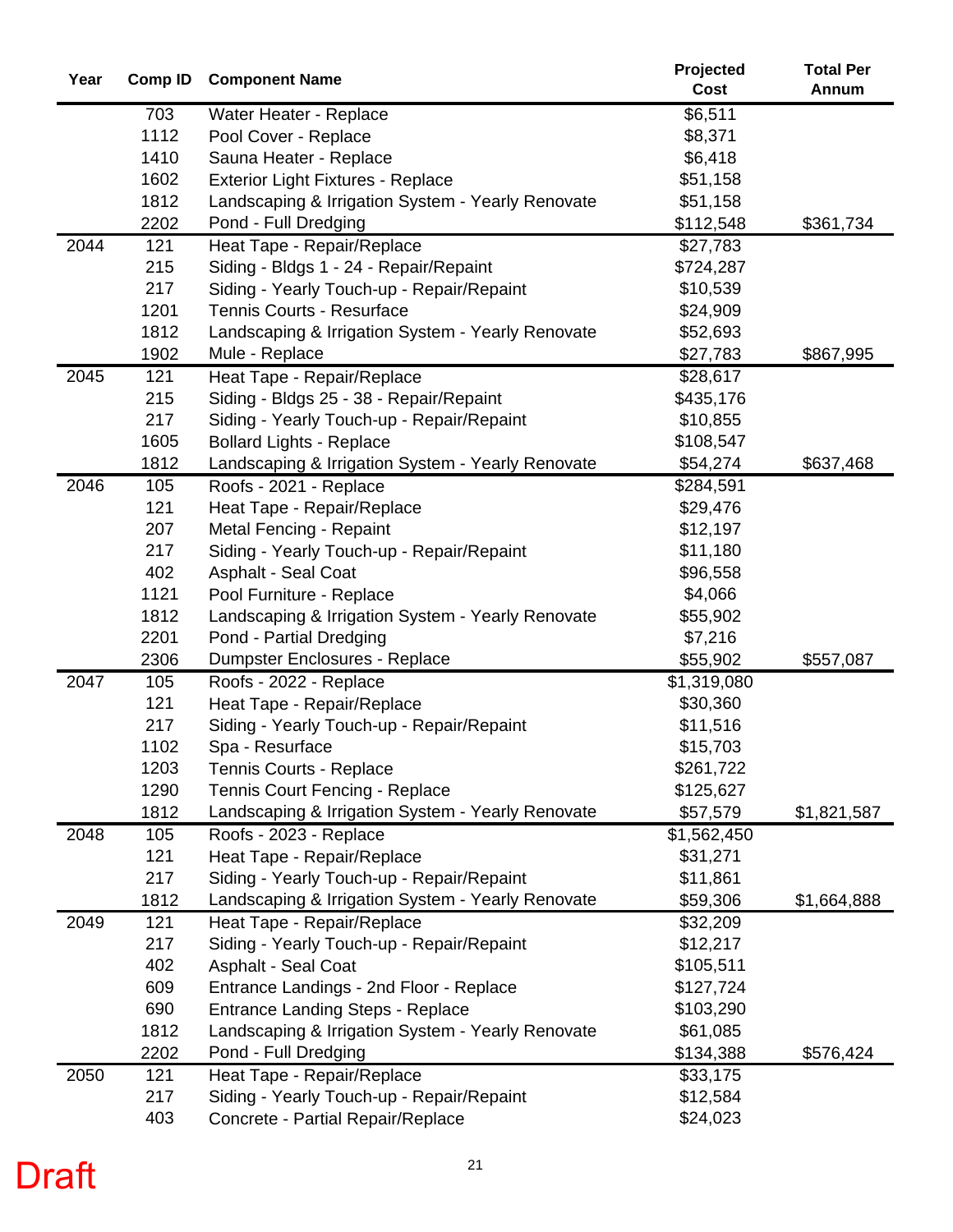| Year | Comp ID | <b>Component Name</b>                             | Projected<br>Cost | <b>Total Per</b><br>Annum |
|------|---------|---------------------------------------------------|-------------------|---------------------------|
|      | 1812    | Landscaping & Irrigation System - Yearly Renovate | \$62,918          |                           |
|      | 2002    | Water Valves - Master 1 - Replace                 | \$21,735          | \$154,435                 |
| 2051 | 121     | Heat Tape - Repair/Replace                        | \$34,170          |                           |
|      | 217     | Siding - Yearly Touch-up - Repair/Repaint         | \$12,961          |                           |
|      | 401     | Asphalt - Georgetown Area - Major Rehab           | \$335,811         |                           |
|      | 1104    | Pool Heater - Replace                             | \$12,961          |                           |
|      | 1105    | Spa Heater - Replace                              | \$10,605          |                           |
|      | 1812    | Landscaping & Irrigation System - Yearly Renovate | \$64,806          |                           |
|      | 2002    | Water Valves - Master 2 - Replace                 | \$22,387          |                           |
|      | 2203    | Pond Aeration System - Replace                    | \$16,496          | \$510,196                 |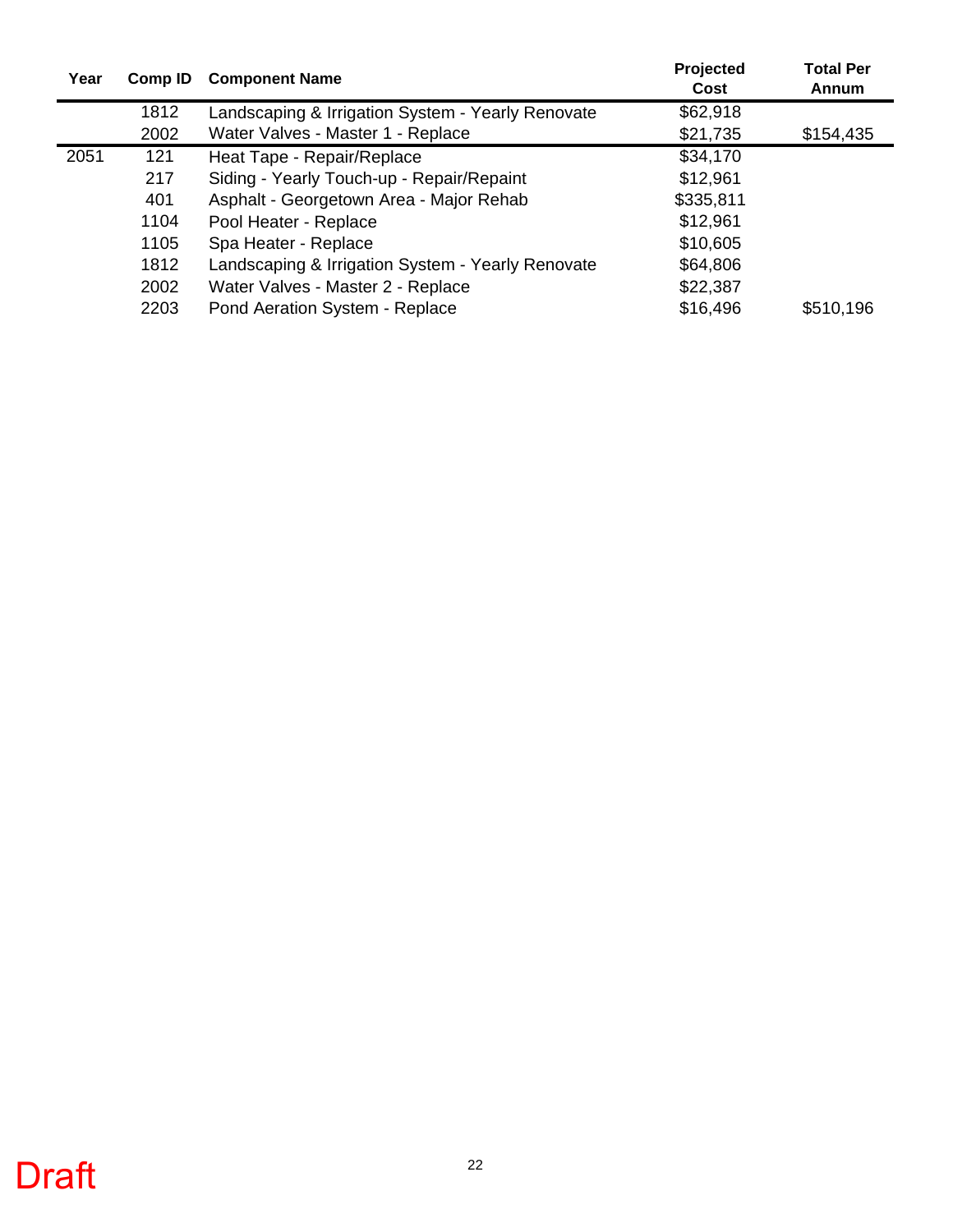#### **Glossary of Commonly Used Words And Phrases**

(Provided by the National Reserve Study Standards of the Community Associations Institute)

**Cash Flow Method** – A method of developing a reserve funding plan where contributions to the reserve fund are designed to offset the variable annual expenditures from the reserve fund. Different reserve funding plans are tested against the anticipated schedule of reserve expenses until the desired funding goal is achieved.

**Component** – Also referred to as an "Asset." Individual line items in the Reserve Study developed or updated in the physical analysis. These elements form the building blocks for the Reserve Study. Components typically are: 1) Association responsibility, 2) with limited useful life expectancies, 3) have predictable remaining life expectancies, 4) above a minimum threshold cost, and 5) required by local codes.

**Component Full Funding** – When the actual (or projected) cumulative reserve balance for all components is equal to the fully funded balance.

**Component Inventory** – The task of selecting and quantifying reserve components. This task can be accomplished through on-site visual observations, review of association design and organizational documents, a review of established association precedents, and discussion with appropriate association representatives.

**Deficit** – An actual (or projected reserve balance), which is less than the fully funded balance.

**Effective Age** – The difference between useful life and remaining useful life (UL - RUL).

**Financial Analysis** – The portion of the Reserve Study where current status of the reserves (measured as cash or percent funded) and a recommended reserve contribution rate (reserve funding plan) are derived, and the projected reserve income and expenses over time is presented. The financial analysis is one of the two parts of the Reserve Study.

**Fully Funded Balance** – An indicator against which the actual (or projected) reserve balance can be compared. The reserve balance that is in direct proportion to the fraction of life "used up" of the current repair or replacement cost of a reserve component. This number is calculated for each component, and then summed together for an association total.

FFB = Current Cost \* Effective Age / Useful Life

**Fund Status** – The status of the reserve fund as compared to an established benchmark, such as percent funded.

**Funding Goals** – Independent of calculation methodology utilized, the following represent the basic categories of funding plan goals:

- *Baseline Funding*: Establishing a reserve-funding goal of keeping the reserve balance above zero.
- *Component Full Funding*: Setting a reserve funding goal of attaining and maintaining cumulative reserves at or near 100% funded.
- *Threshold Funding*: Establishing a reserve funding goal of keeping the reserve balance above a specified dollar or percent funded amount.

**Funding Plan** – An association's plan to provide income to a reserve fund to offset anticipated expenditures from that fund.